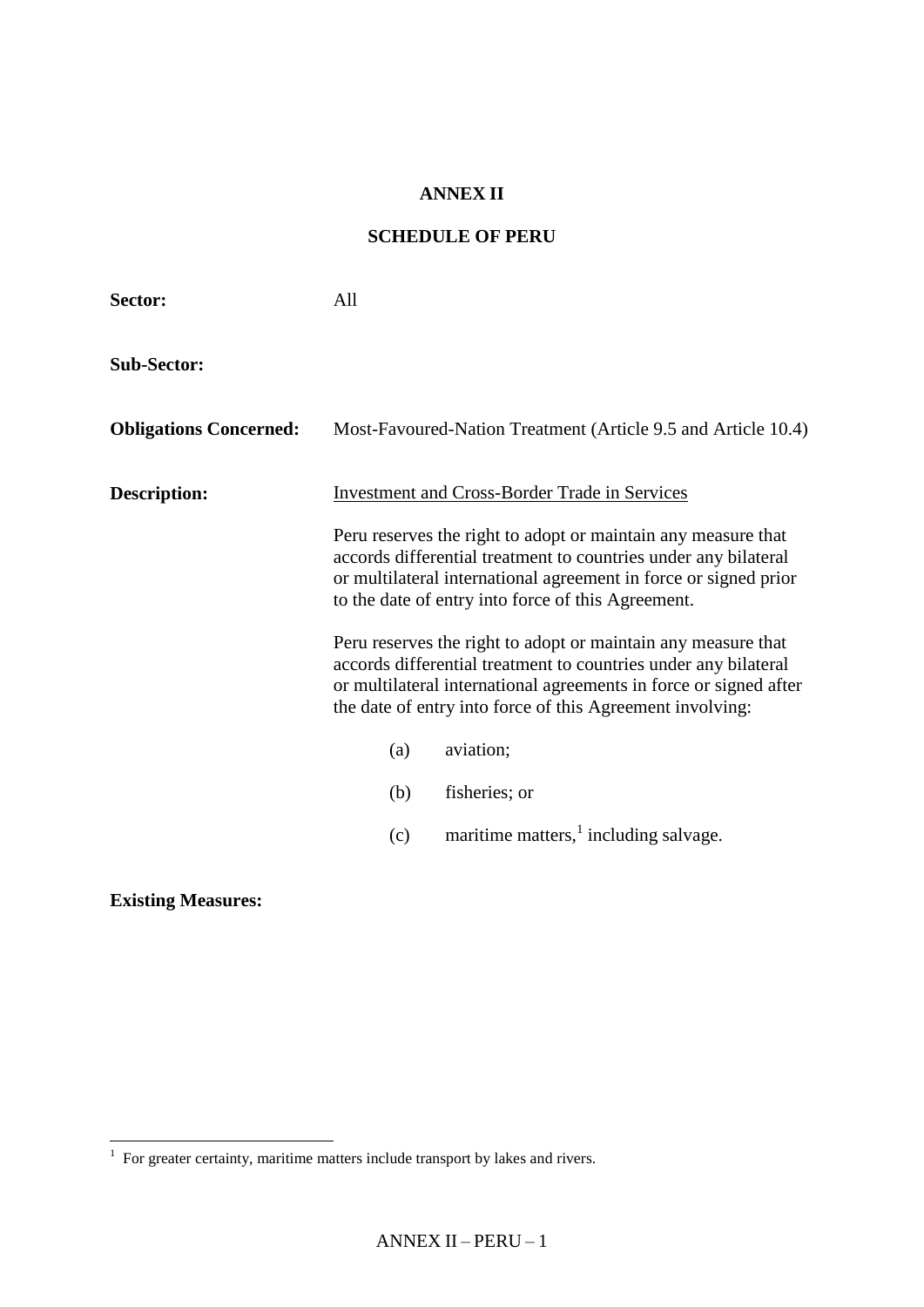| Sector:                       | All        |                                                                                                                                                                                                                                                                                                                                                                                                                                                                                                                                                                                                                                                          |
|-------------------------------|------------|----------------------------------------------------------------------------------------------------------------------------------------------------------------------------------------------------------------------------------------------------------------------------------------------------------------------------------------------------------------------------------------------------------------------------------------------------------------------------------------------------------------------------------------------------------------------------------------------------------------------------------------------------------|
| <b>Sub-Sector:</b>            |            |                                                                                                                                                                                                                                                                                                                                                                                                                                                                                                                                                                                                                                                          |
| <b>Obligations Concerned:</b> |            | National Treatment (Article 9.4)<br>Most-Favoured-Nation Treatment (Article 9.5)<br>Senior Management and Boards of Directors (Article 9.11)                                                                                                                                                                                                                                                                                                                                                                                                                                                                                                             |
| <b>Description:</b>           | Investment |                                                                                                                                                                                                                                                                                                                                                                                                                                                                                                                                                                                                                                                          |
|                               |            | Peru, when selling or disposing of its equity interests in, or<br>the assets of, an existing state enterprise <sup>2</sup> or an existing<br>governmental entity, may prohibit or impose limitations on<br>the ownership of such interests or assets, and on the ability of<br>owners of such interests or assets to control any resulting<br>enterprise, by investors of a Party or of a non-Party or their<br>investments. With respect to such a sale or other disposition,<br>Peru may adopt or maintain any measure relating to the<br>nationality of individuals appointed to senior management<br>positions or members of the board of directors. |
|                               |            | For the purposes of this entry:                                                                                                                                                                                                                                                                                                                                                                                                                                                                                                                                                                                                                          |
|                               | (a)        | any measure maintained or adopted after the<br>date of entry into force of this Agreement<br>that, at the time of sale or other disposition,<br>prohibits or imposes limitations on the<br>ownership of equity interests or assets or<br>imposes nationality requirements described in<br>this entry shall be deemed to be an existing<br>measure subject to Article 9.12.1, Article<br>9.12.4, Article 9.12.5 and Article 9.12.6<br>(Non-Conforming Measures) and Article<br>10.7.1 (Non-Conforming Measures); and                                                                                                                                      |
|                               | (b)        | "state enterprise" means an enterprise owned<br>or controlled through ownership interests by<br>Peru and includes an enterprise established<br>after the date of entry into force of this<br>Agreement solely for the purposes of selling<br>or disposing of equity interests in, or the                                                                                                                                                                                                                                                                                                                                                                 |

 $\overline{a}$ 

 $2^2$  An illustrative list of existing state enterprises in Peru can be found in the following website: [www.fonafe.gob.pe.](http://www.fonafe.gob.pe/)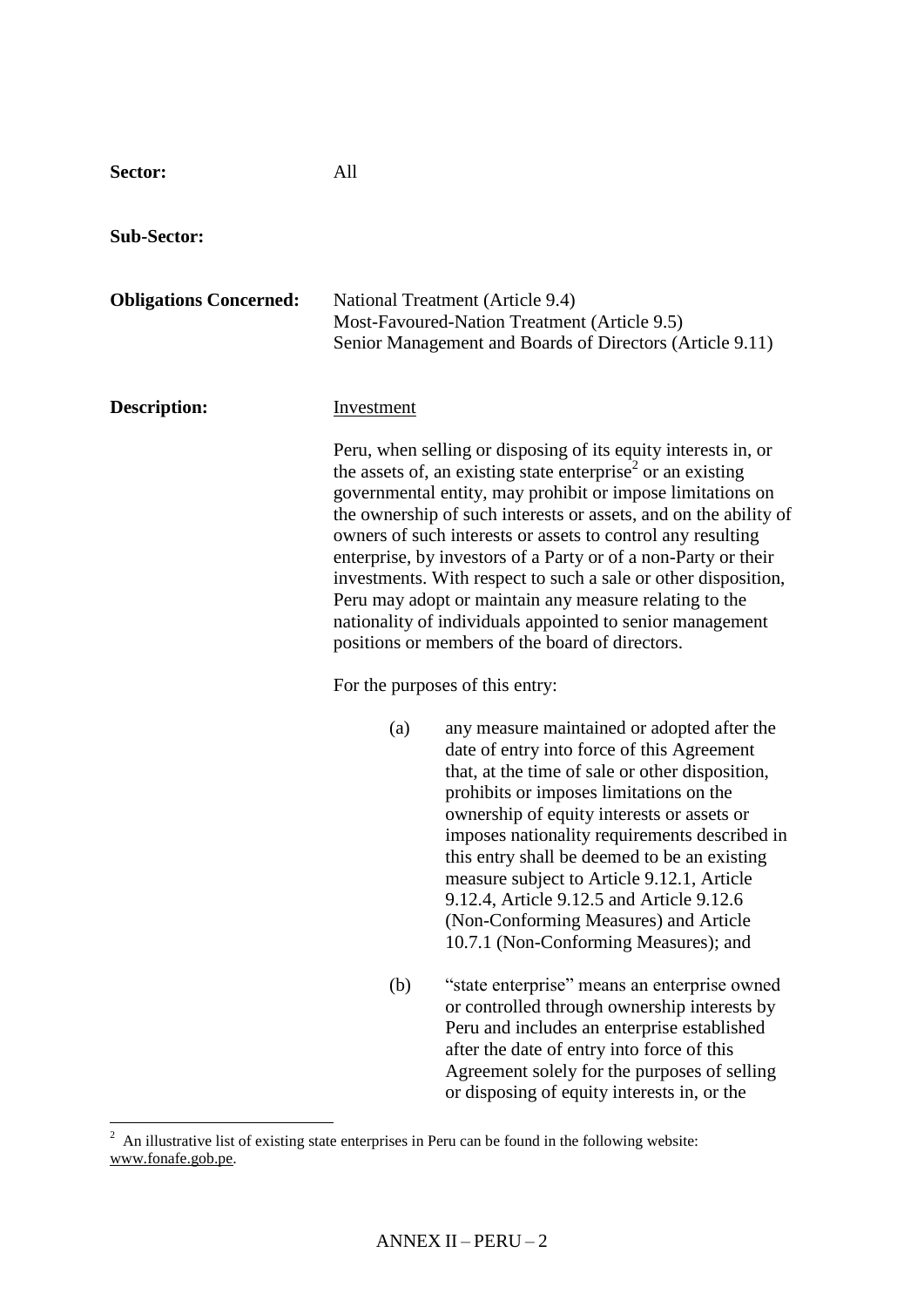assets of, an existing state enterprise or governmental entity.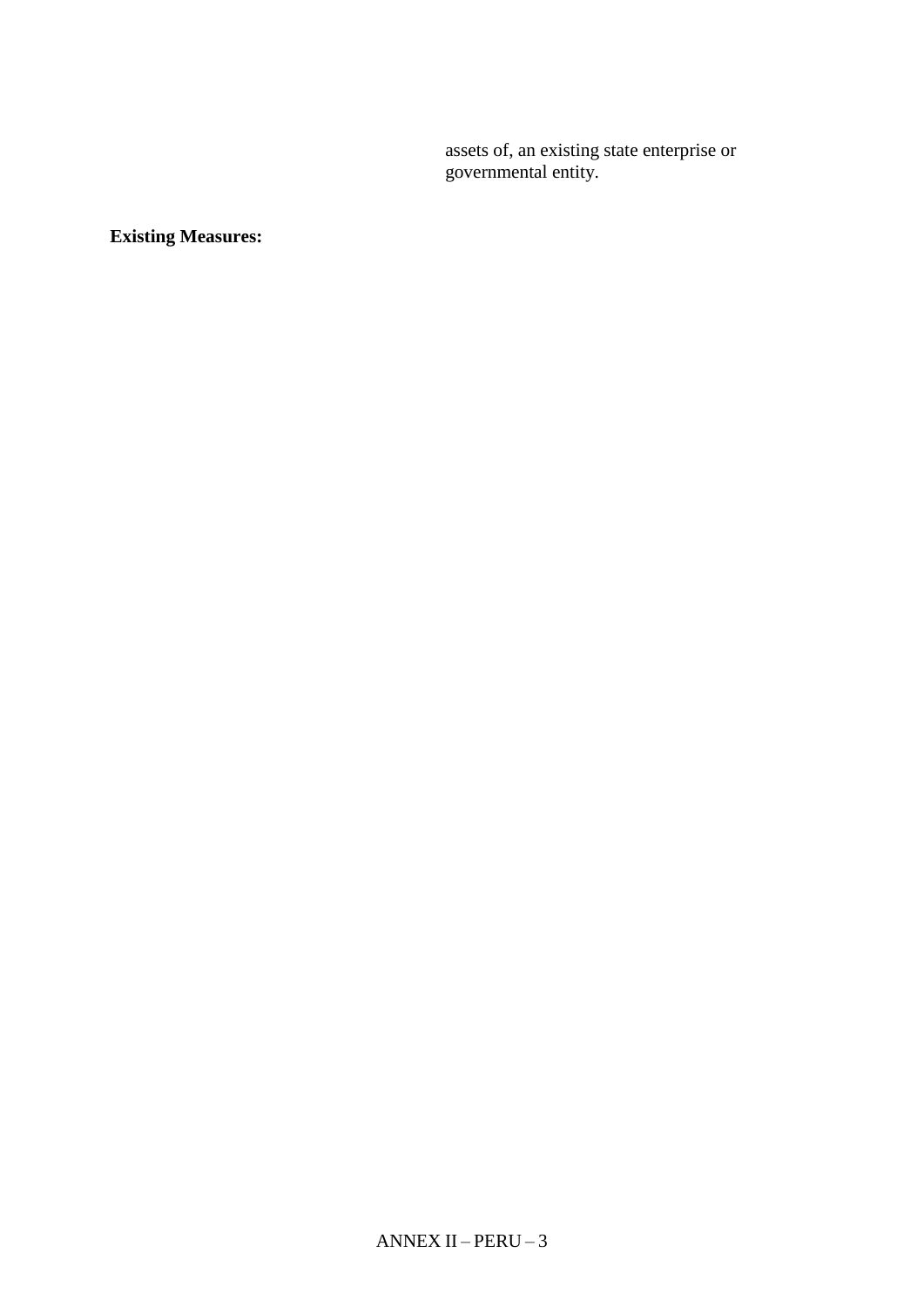| Sector:                       | Indigenous Communities, Peasant, Native and Minority Affairs                                                                                                                                                                                                                                                                        |
|-------------------------------|-------------------------------------------------------------------------------------------------------------------------------------------------------------------------------------------------------------------------------------------------------------------------------------------------------------------------------------|
| <b>Sub-Sector:</b>            |                                                                                                                                                                                                                                                                                                                                     |
| <b>Obligations Concerned:</b> | National Treatment (Article 9.4 and Article 10.3)<br>Most-Favoured-Nation Treatment (Article 9.5 and Article 10.4)<br>Performance Requirements (Article 9.10)<br>Senior Management and Boards of Directors (Article 9.11)<br>Local Presence (Article 10.6)                                                                          |
| Description:                  | <b>Investment and Cross-Border Trade in Services</b><br>Peru reserves the right to adopt or maintain any measure<br>according rights or preferences to socially or economically<br>disadvantaged minorities and ethnic groups. For purposes of<br>this entry, "ethnic groups" means indigenous, native, and<br>peasant communities. |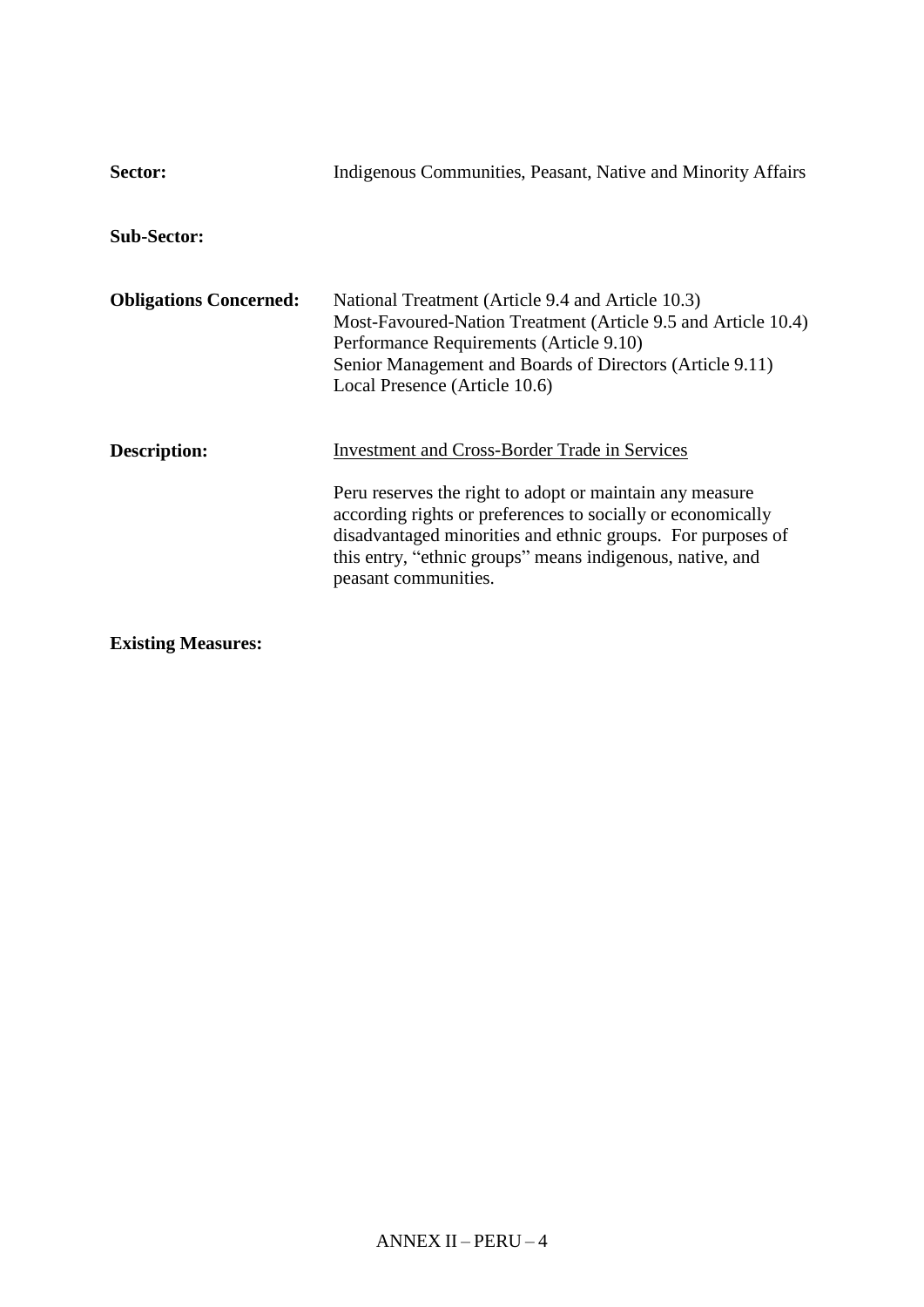| Sector:                       | Fishing and Services related to Fishing                                                                                                                       |
|-------------------------------|---------------------------------------------------------------------------------------------------------------------------------------------------------------|
| <b>Sub-Sector:</b>            |                                                                                                                                                               |
| <b>Obligations Concerned:</b> | National Treatment (Article 9.4 and Article 10.3)<br>Most-Favoured-Nation Treatment (Article 9.5 and Article 10.4)<br>Performance Requirements (Article 9.10) |
| Description:                  | <b>Investment and Cross-Border Trade in Services</b><br>Peru reserves the right to adopt or maintain any measure<br>relating to artisanal fishing.            |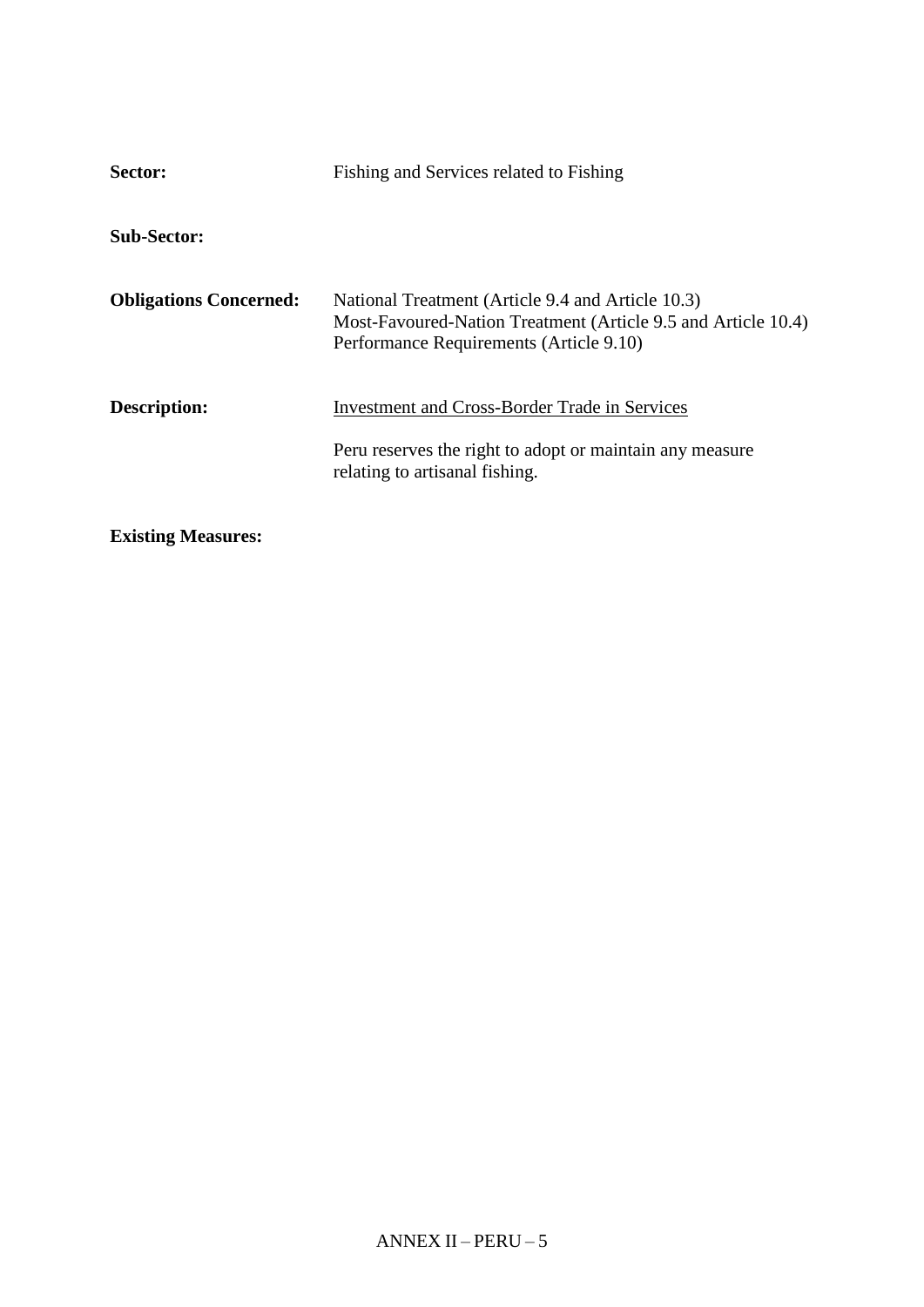| Sector:                       | <b>Cultural Industries</b> |                                                                                                                                                                                                                                                                          |
|-------------------------------|----------------------------|--------------------------------------------------------------------------------------------------------------------------------------------------------------------------------------------------------------------------------------------------------------------------|
| <b>Sub-Sector:</b>            |                            |                                                                                                                                                                                                                                                                          |
| <b>Obligations Concerned:</b> |                            | Most-Favoured-Nation Treatment (Article 9.5 and Article 10.4)                                                                                                                                                                                                            |
| <b>Description:</b>           |                            | <b>Investment and Cross-Border Trade in Services</b>                                                                                                                                                                                                                     |
|                               |                            | For purposes of this entry, "cultural industries" means:                                                                                                                                                                                                                 |
|                               | (a)                        | publication, distribution, or sale of books,<br>magazines, periodical publications, or printed or<br>electronic newspapers, excluding the printing<br>and typesetting of any of the foregoing;                                                                           |
|                               | (b)                        | production, distribution, sale, or display of<br>recordings of movies or videos;                                                                                                                                                                                         |
|                               | (c)                        | production, distribution, sale, or display of<br>music recordings in audio or video format;                                                                                                                                                                              |
|                               | (d)                        | production and presentation of theatre arts <sup>3</sup> ;                                                                                                                                                                                                               |
|                               | (e)                        | production and exhibition of visual arts;                                                                                                                                                                                                                                |
|                               | (f)                        | production, distribution, or sale of printed music<br>scores or scores readable by machines;                                                                                                                                                                             |
|                               | (g)                        | design, production, distribution and sale of<br>handicrafts; or                                                                                                                                                                                                          |
|                               | (h)                        | radiobroadcasts aimed at the public in general,<br>as well as all radio, television, and cable<br>television-related activities, satellite<br>programming services, and broadcasting<br>networks.                                                                        |
|                               |                            | Peru reserves the right to adopt or maintain any measure giving<br>preferential treatment to persons of other countries pursuant to<br>any existing or future bilateral or multilateral international<br>agreement regarding cultural industries, including audio-visual |

<sup>&</sup>lt;sup>3</sup> The term "theatre arts" means live performances or presentations such as drama, dance or music.

cooperation agreements.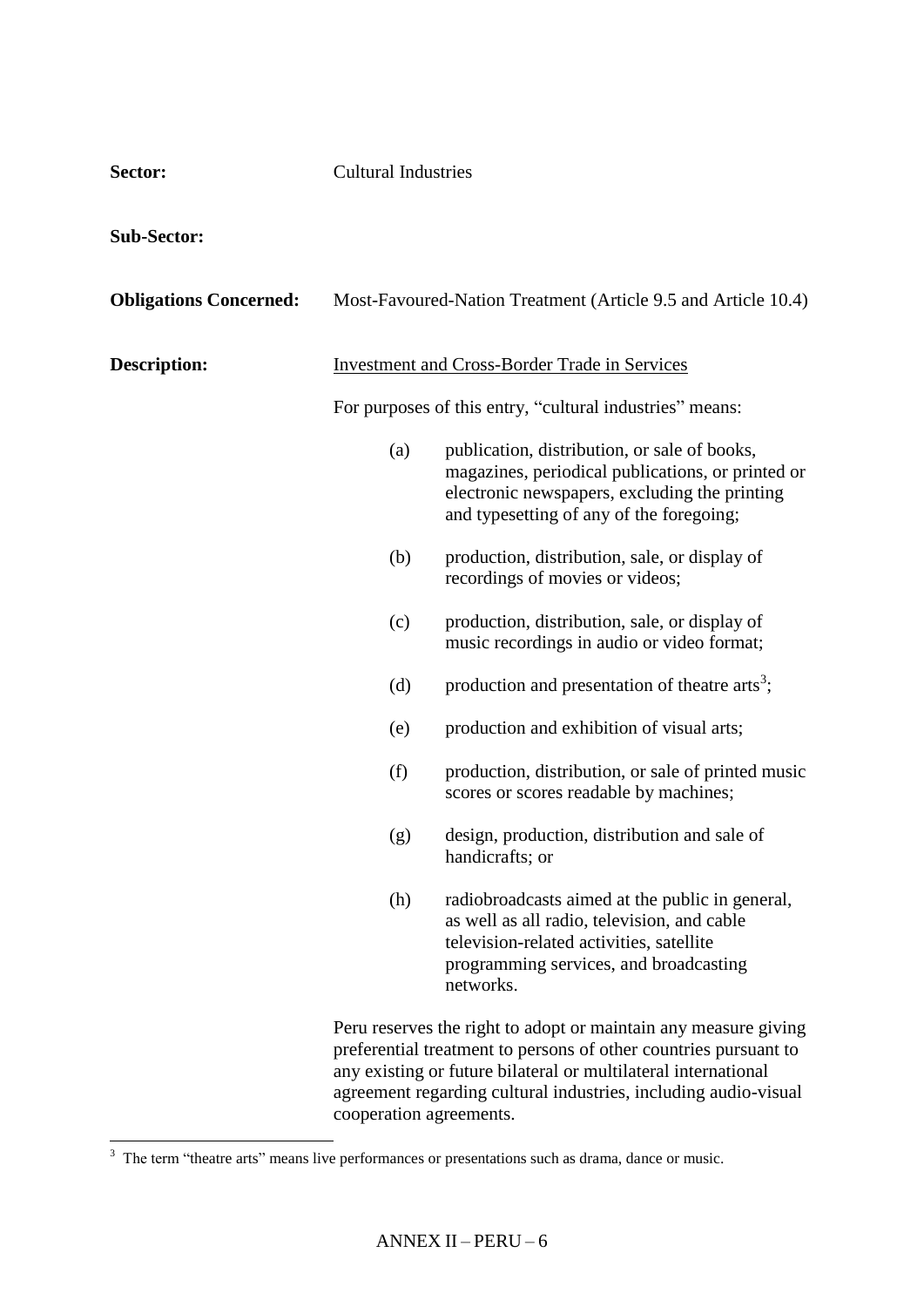For greater certainty, Article 9.4 (National Treatment) and Article 9.5 (Most-Favoured-Nation Treatment) and Chapter 10 (Cross-Border Trade in Services) shall not apply to government support for the promotion of cultural industries.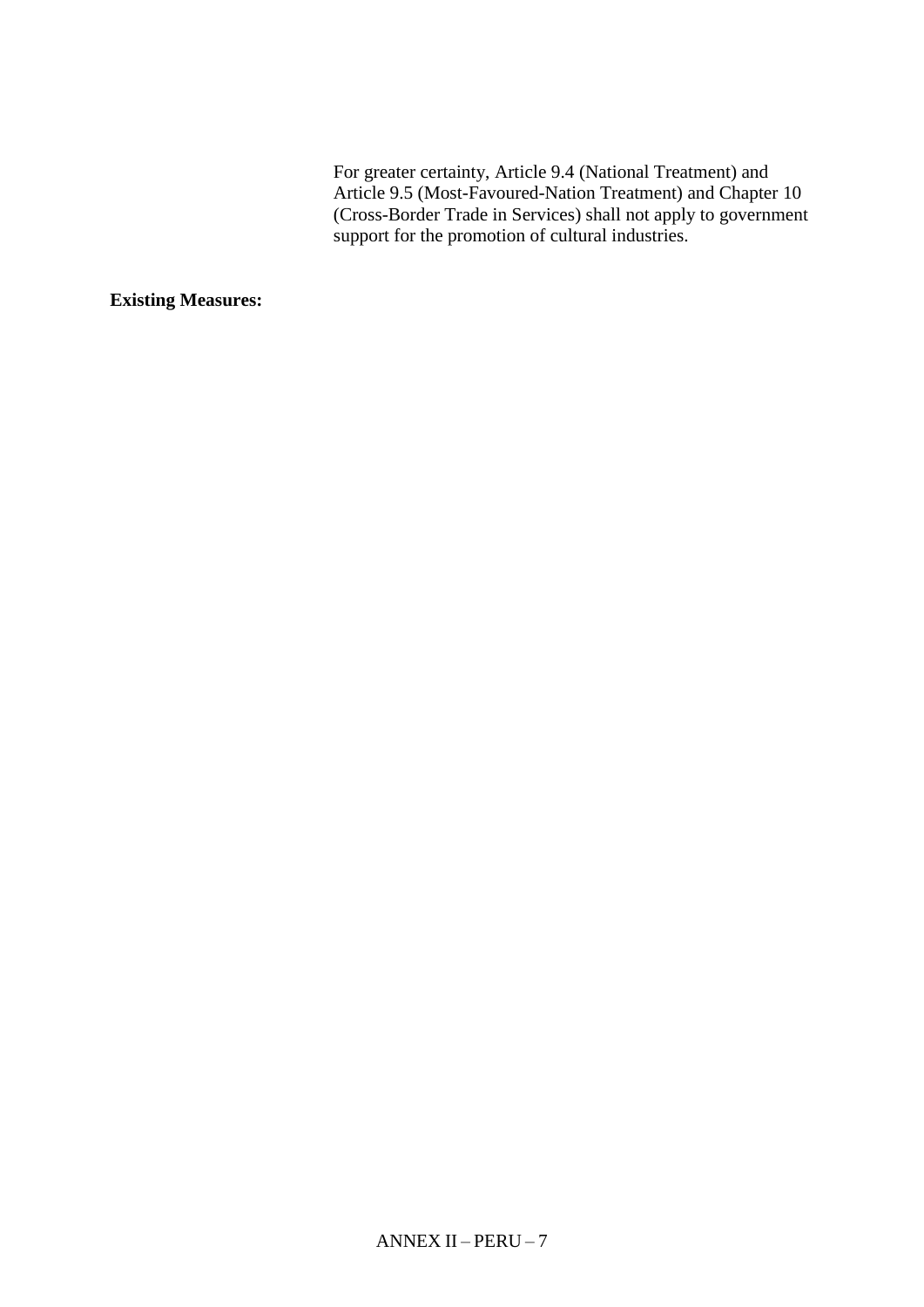| Sector:                       | <b>Handicraft Industries</b>                                                                                                                                                                                                                                                                                                                                                                              |
|-------------------------------|-----------------------------------------------------------------------------------------------------------------------------------------------------------------------------------------------------------------------------------------------------------------------------------------------------------------------------------------------------------------------------------------------------------|
| <b>Sub-Sector:</b>            |                                                                                                                                                                                                                                                                                                                                                                                                           |
| <b>Obligations Concerned:</b> | National Treatment (Article 9.4 and Article 10.3)<br>Performance Requirements (Article 9.10)                                                                                                                                                                                                                                                                                                              |
| Description:                  | <b>Investment and Cross-Border Trade in Services</b><br>Peru reserves the right to adopt or maintain any measure<br>relating to the design, distribution, retailing or exhibition of<br>handicrafts that are identified as Peruvian handicrafts.<br>Performance requirements shall in all cases be consistent<br>with the WTO Agreement on Trade-Related Investment<br><i>Measures</i> (TRIMs Agreement). |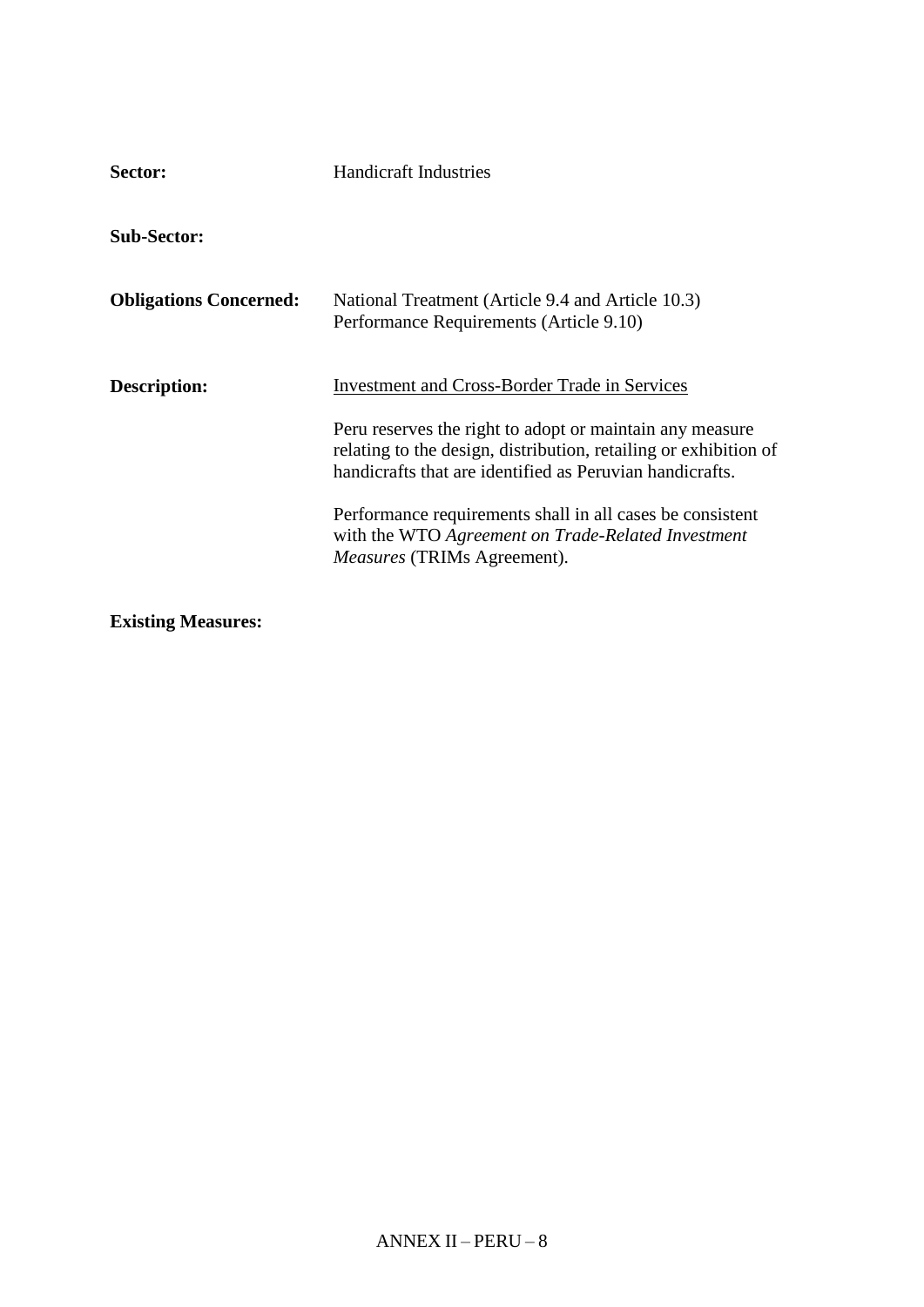| Sector:                       | <b>Audio-Visual Industry</b>                                                                                                                                                                                                                                                                                                                                                                                                                                                                                                          |
|-------------------------------|---------------------------------------------------------------------------------------------------------------------------------------------------------------------------------------------------------------------------------------------------------------------------------------------------------------------------------------------------------------------------------------------------------------------------------------------------------------------------------------------------------------------------------------|
| <b>Sub-Sector:</b>            |                                                                                                                                                                                                                                                                                                                                                                                                                                                                                                                                       |
| <b>Obligations Concerned:</b> | Performance Requirements (Article 9.10)<br>National Treatment (Article 10.3)                                                                                                                                                                                                                                                                                                                                                                                                                                                          |
| Description:                  | <b>Investment and Cross-Border Trade in Services</b><br>Peru reserves the right to adopt or maintain any measure<br>whereby a specified percentage (up to 20 per cent) of the<br>total cinematographic works shown on an annual basis in<br>cinemas or exhibition rooms in Peru consist of Peruvian<br>cinematographic works. In establishing such percentage,<br>Peru shall take into account factors including the national<br>cinematographic production, the existing exhibition<br>infrastructure in the country and attendance. |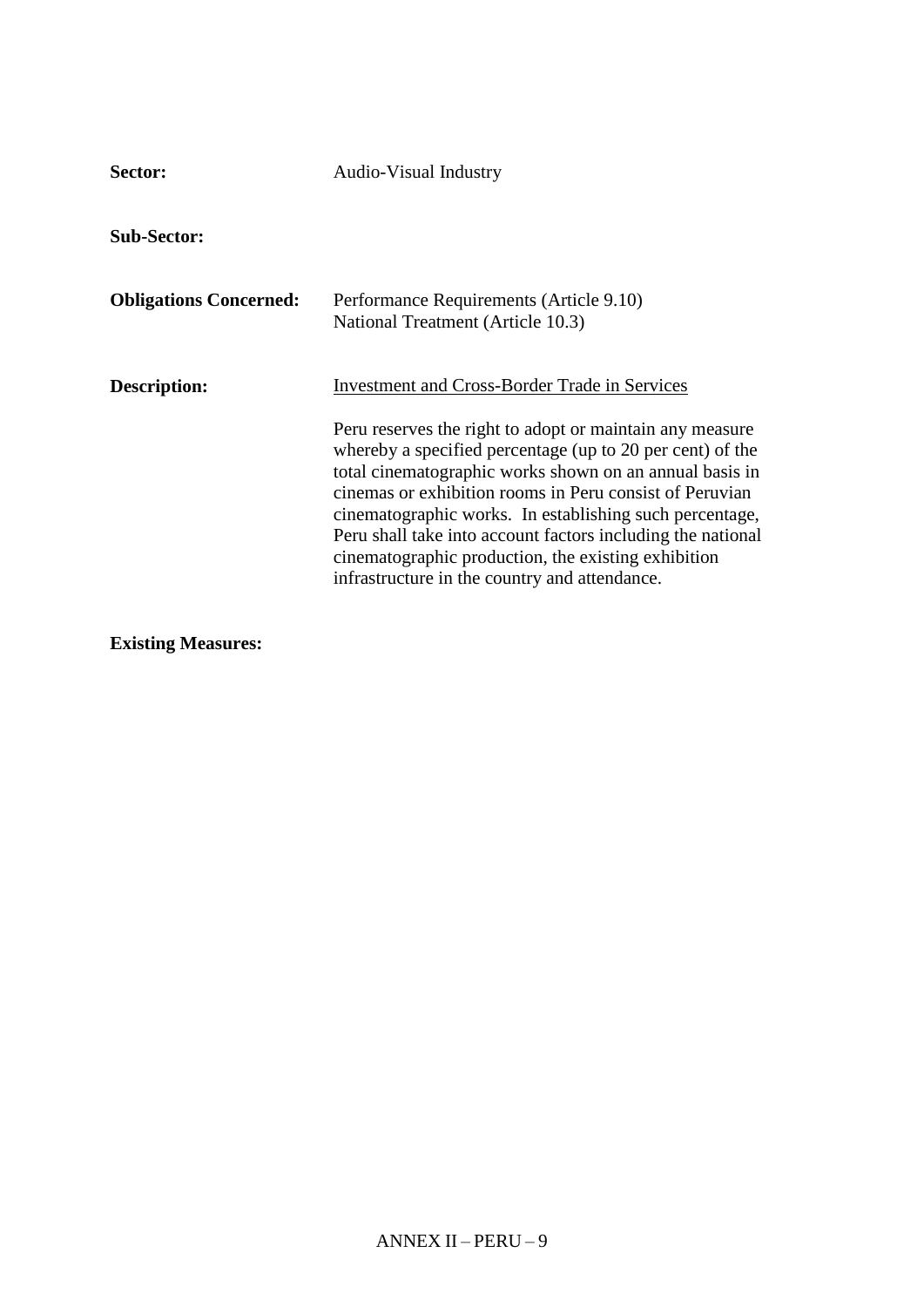| Sector:                       | Jewellery Design<br><b>Theatre Arts</b><br><b>Visual Arts</b><br>Music<br>Publishing                                                                                                                                                                                                                                                                                                             |
|-------------------------------|--------------------------------------------------------------------------------------------------------------------------------------------------------------------------------------------------------------------------------------------------------------------------------------------------------------------------------------------------------------------------------------------------|
| <b>Sub-Sector:</b>            |                                                                                                                                                                                                                                                                                                                                                                                                  |
| <b>Obligations Concerned:</b> | Performance Requirements (Article 9.10)<br>National Treatment (Article 10.3)                                                                                                                                                                                                                                                                                                                     |
| Description:                  | <b>Investment and Cross-Border Trade in Services</b><br>Peru reserves the right to adopt or maintain any measure<br>conditioning the receipt or continued receipt of government<br>support for the development and production of jewellery<br>design, theatre arts, visual arts, music and publishing on the<br>recipient achieving a given level or percentage of domestic<br>creative content. |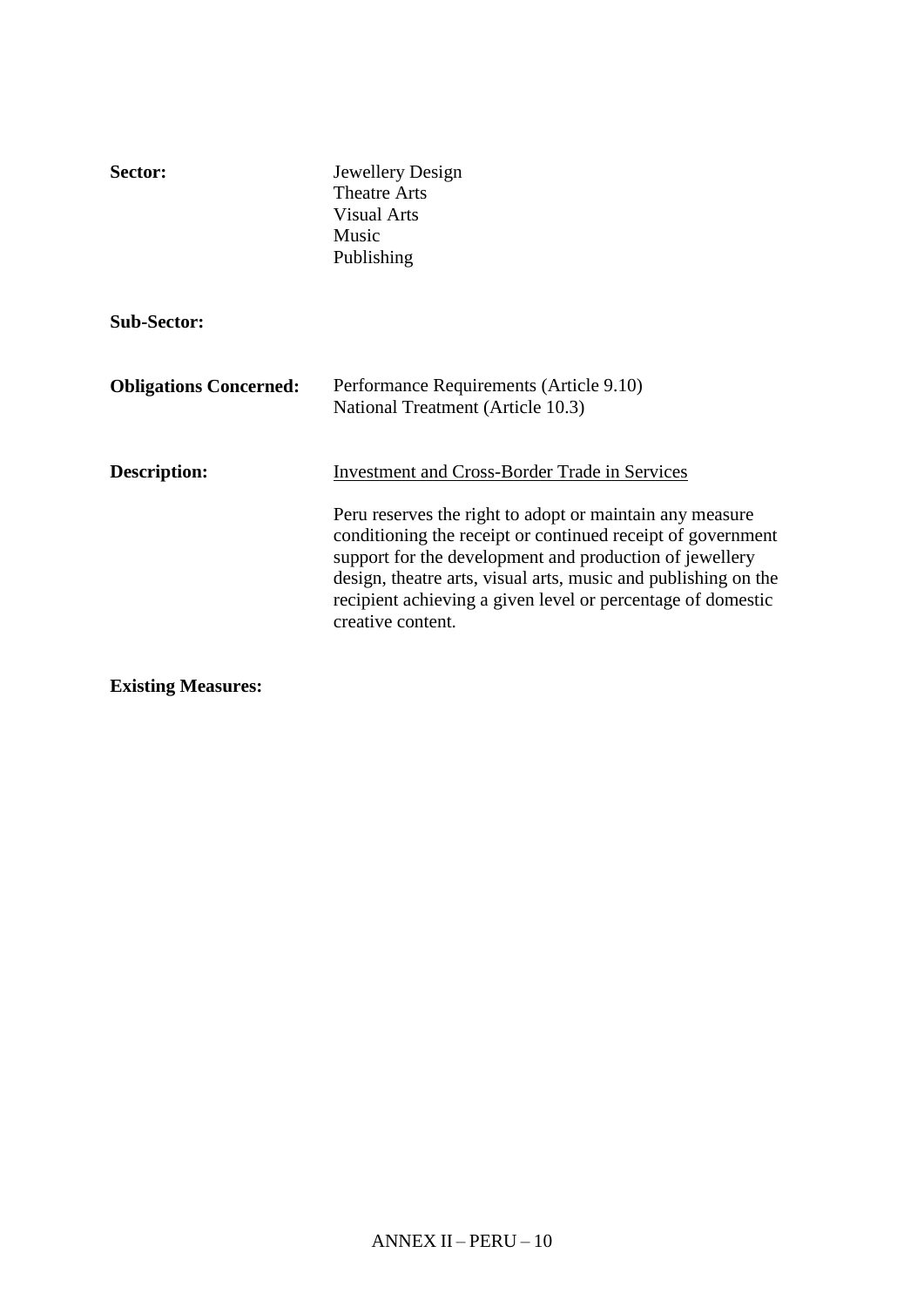| Sector:                       | <b>Audio-Visual Industry</b><br>Publishing<br>Music                                                                                                                                                                                                                |
|-------------------------------|--------------------------------------------------------------------------------------------------------------------------------------------------------------------------------------------------------------------------------------------------------------------|
| <b>Sub-Sector:</b>            |                                                                                                                                                                                                                                                                    |
| <b>Obligations Concerned:</b> | National Treatment (Article 9.4 and Article 10.3)<br>Most-Favoured-Nation Treatment (Article 9.5 and Article 10.4)                                                                                                                                                 |
| Description:                  | <b>Investment and Cross-Border Trade in Services</b><br>Peru may adopt or maintain any measure that affords a person<br>of another Party the treatment that is afforded by that Party to<br>Peruvian persons in the audio-visual, publishing and music<br>sectors. |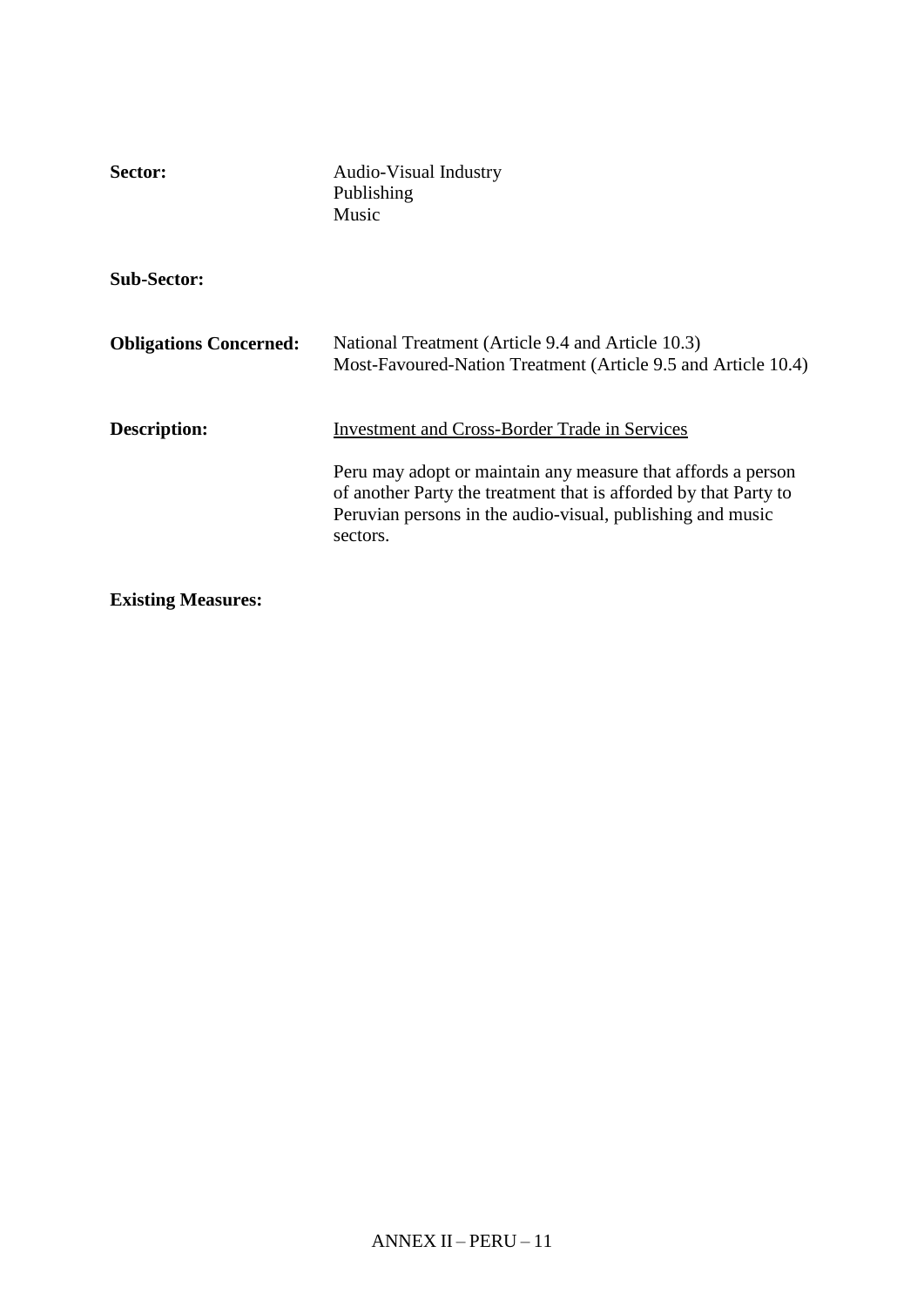| Sector:                       | <b>Social Services</b>                                                                                                                                                                                                                                                                                                                                                                                                                                      |
|-------------------------------|-------------------------------------------------------------------------------------------------------------------------------------------------------------------------------------------------------------------------------------------------------------------------------------------------------------------------------------------------------------------------------------------------------------------------------------------------------------|
| <b>Sub-Sector:</b>            |                                                                                                                                                                                                                                                                                                                                                                                                                                                             |
| <b>Obligations Concerned:</b> | National Treatment (Article 9.4 and Article 10.3)<br>Most-Favoured-Nation Treatment (Article 9.5 and Article 10.4)<br>Performance Requirements (Article 9.10)<br>Senior Management and Boards of Directors (Article 9.11)<br>Local Presence (Article 10.6)                                                                                                                                                                                                  |
| Description:                  | <b>Investment and Cross-Border Trade in Services</b><br>Peru reserves the right to adopt or maintain any measure with<br>respect to the provision of law enforcement and correctional<br>services, and the following services to the extent that they are<br>social services established or maintained for a public purpose:<br>income security and insurance, social security, social welfare,<br>public education, public training, health and childcare. |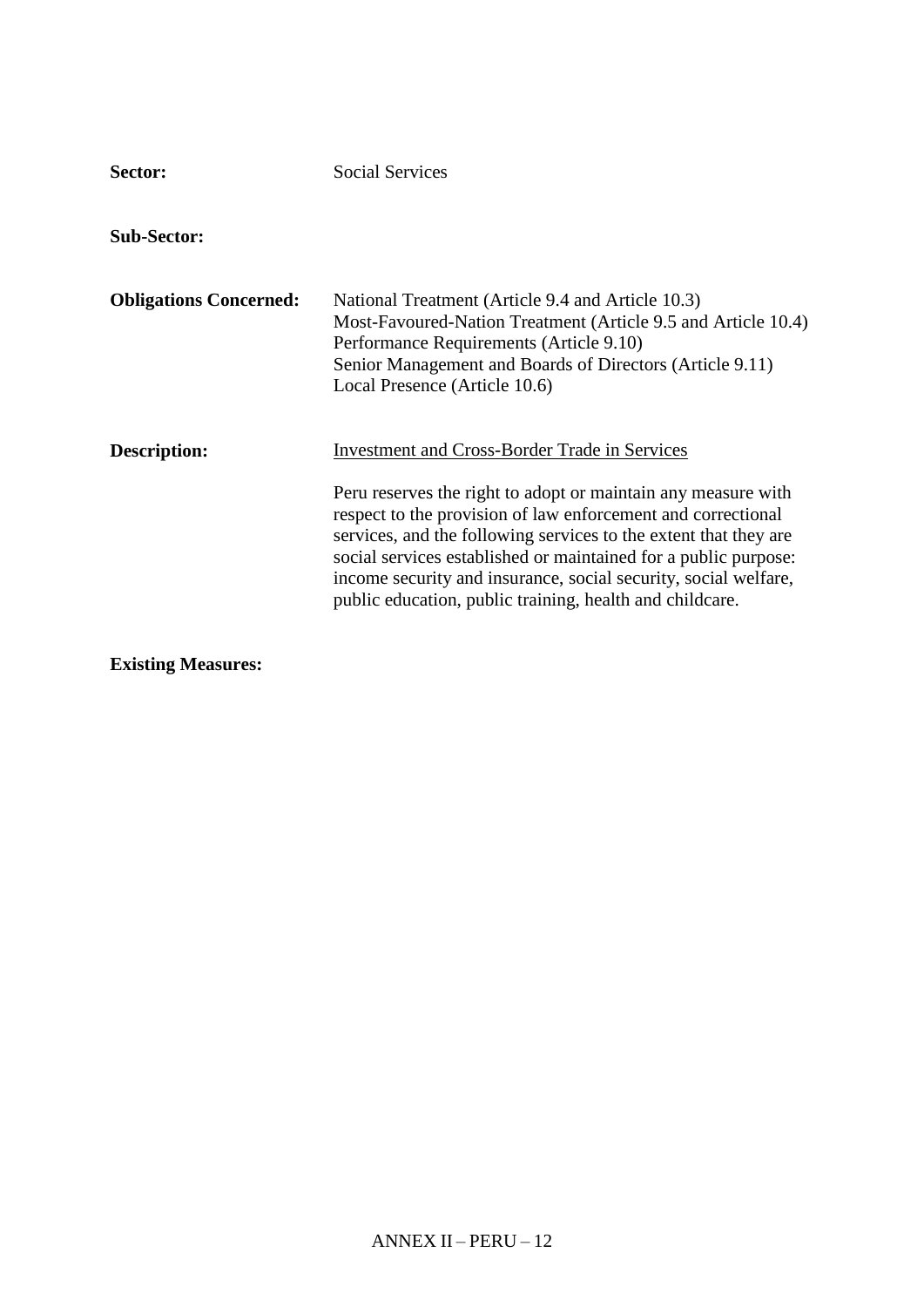| Public Supply of Potable Water                                                                                                                                                                                    |  |
|-------------------------------------------------------------------------------------------------------------------------------------------------------------------------------------------------------------------|--|
|                                                                                                                                                                                                                   |  |
| Local Presence (Article 10.6)                                                                                                                                                                                     |  |
| Cross-Border Trade in Services<br>Peru reserves the right to adopt or maintain any measure in<br>relation to the public supply of potable water.<br>For greater certainty, nothing in this entry shall affect the |  |
| ability of a foreign enterprise to supply bottled water.                                                                                                                                                          |  |
|                                                                                                                                                                                                                   |  |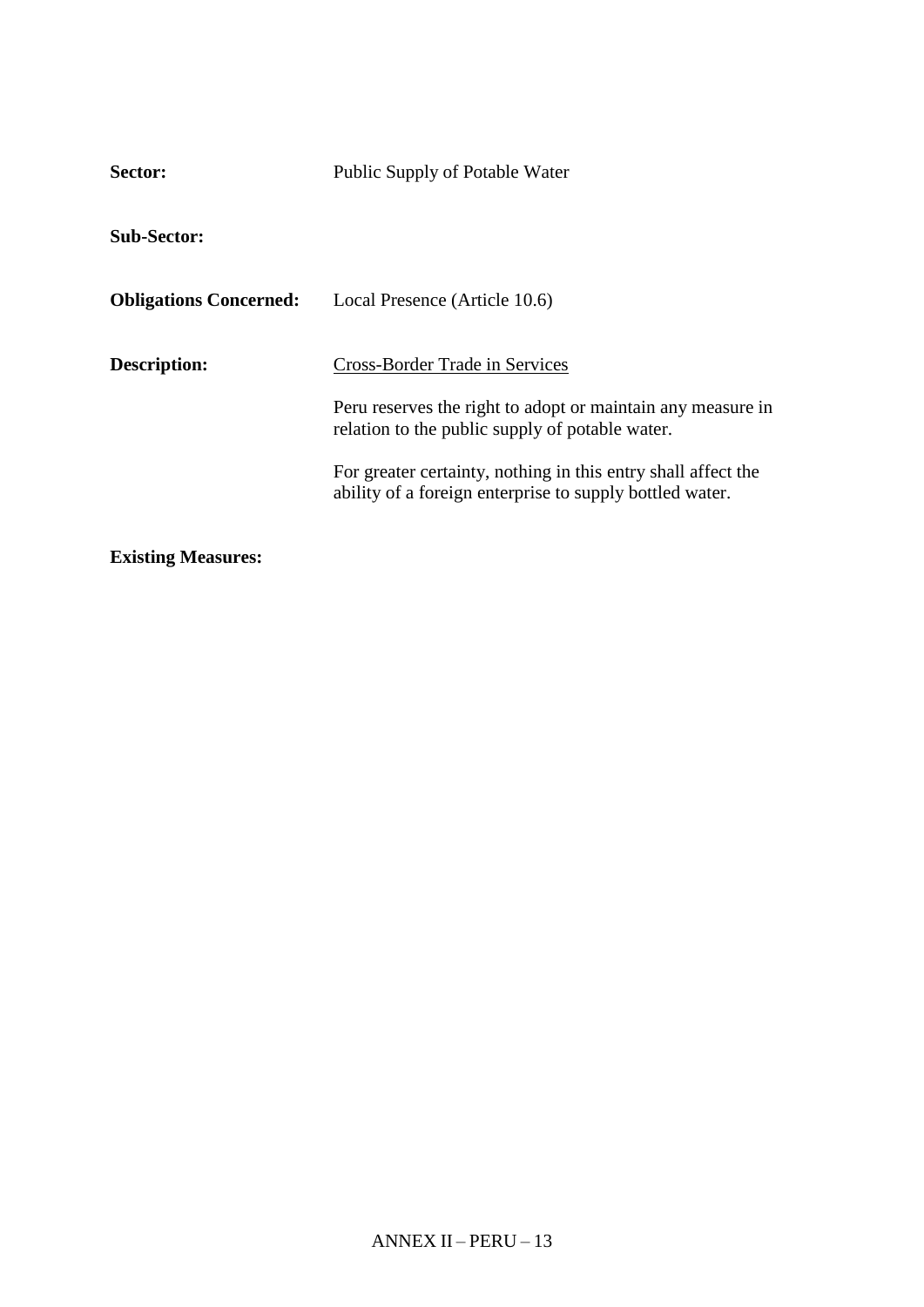| Sector:                       | <b>Public Sewage Services</b>                                                                                                        |
|-------------------------------|--------------------------------------------------------------------------------------------------------------------------------------|
| <b>Sub-Sector:</b>            |                                                                                                                                      |
| <b>Obligations Concerned:</b> | Local Presence (Article 10.6)                                                                                                        |
| <b>Description:</b>           | Cross-Border Trade in Services<br>Peru reserves the right to adopt or maintain any measure in<br>relation to public sewage services. |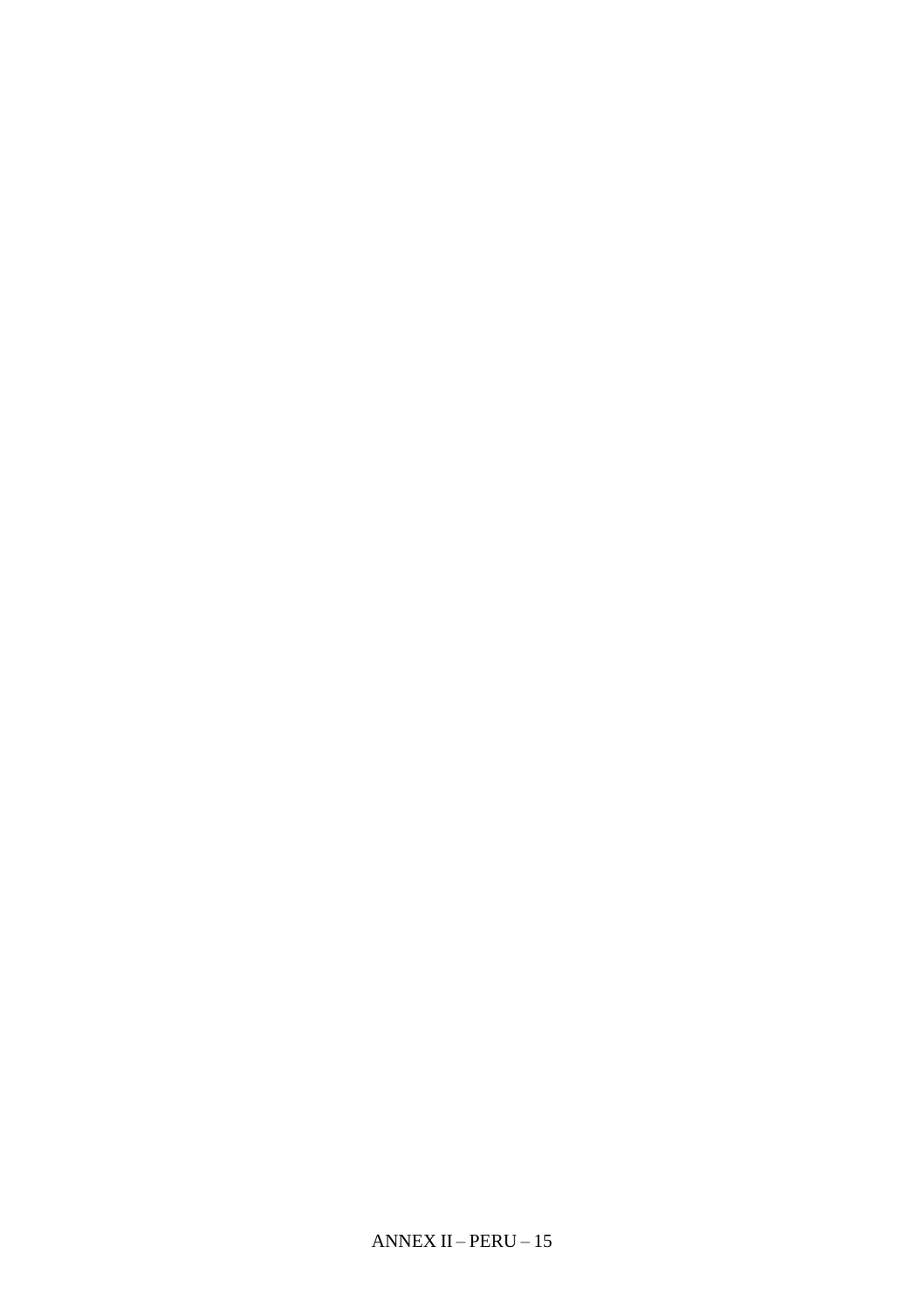| Sector:                       | <b>Education Services</b>                                                                                                                                                                                                                                                                                                                                                                                                                                                                                                                            |
|-------------------------------|------------------------------------------------------------------------------------------------------------------------------------------------------------------------------------------------------------------------------------------------------------------------------------------------------------------------------------------------------------------------------------------------------------------------------------------------------------------------------------------------------------------------------------------------------|
| <b>Sub-Sector:</b>            |                                                                                                                                                                                                                                                                                                                                                                                                                                                                                                                                                      |
| <b>Obligations Concerned:</b> | National Treatment (Article 10.3)<br>Most-Favoured-Nation Treatment (Article 10.4)<br>Local Presence (Article 10.6)                                                                                                                                                                                                                                                                                                                                                                                                                                  |
| Description:                  | <b>Cross-Border Trade in Services</b><br>Peru reserves the right to adopt or maintain any measure<br>relating to natural persons who supply educational services,<br>including teachers and auxiliary personnel rendering<br>educational services in basic and superior education<br>including technical and productive training (educación<br><i>técnico productiva</i> ) as well as other people who supply<br>services related to education including sponsors of<br>educational institutions of any level or stage of the<br>educational system. |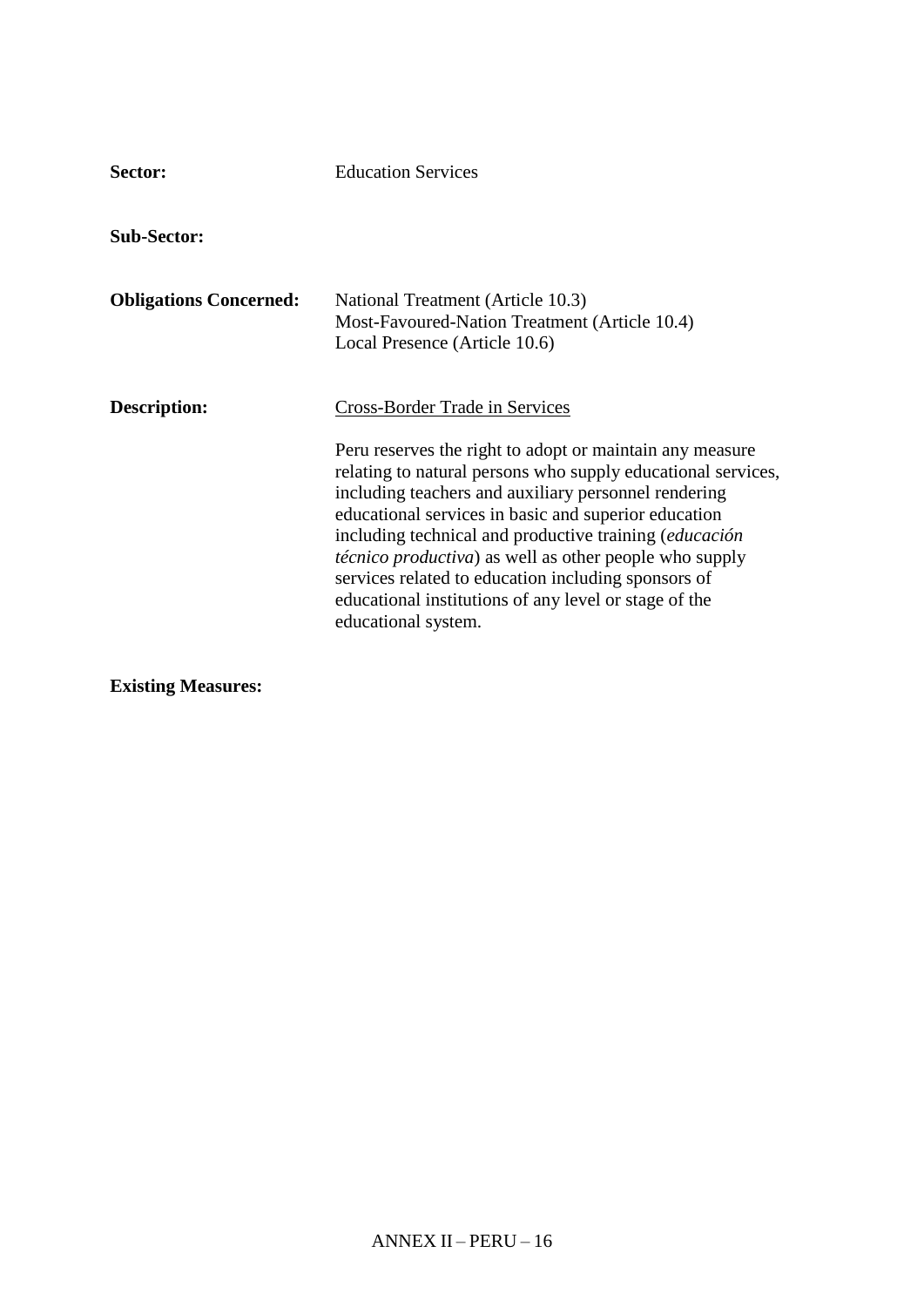| <b>Transportation Services</b>                                                                                                                                                                                                                                                                                                      |
|-------------------------------------------------------------------------------------------------------------------------------------------------------------------------------------------------------------------------------------------------------------------------------------------------------------------------------------|
| <b>Road Transportation Services</b>                                                                                                                                                                                                                                                                                                 |
| National Treatment (Article 10.3)                                                                                                                                                                                                                                                                                                   |
| Cross-Border Trade in Services<br>Peru reserves the right to adopt or maintain any measure that<br>authorises only Peruvian natural or juridical persons to<br>supply land transportation of persons or merchandise inside<br>the territory of Peru (cabotage). For this, the enterprises<br>shall use vehicles registered in Peru. |
|                                                                                                                                                                                                                                                                                                                                     |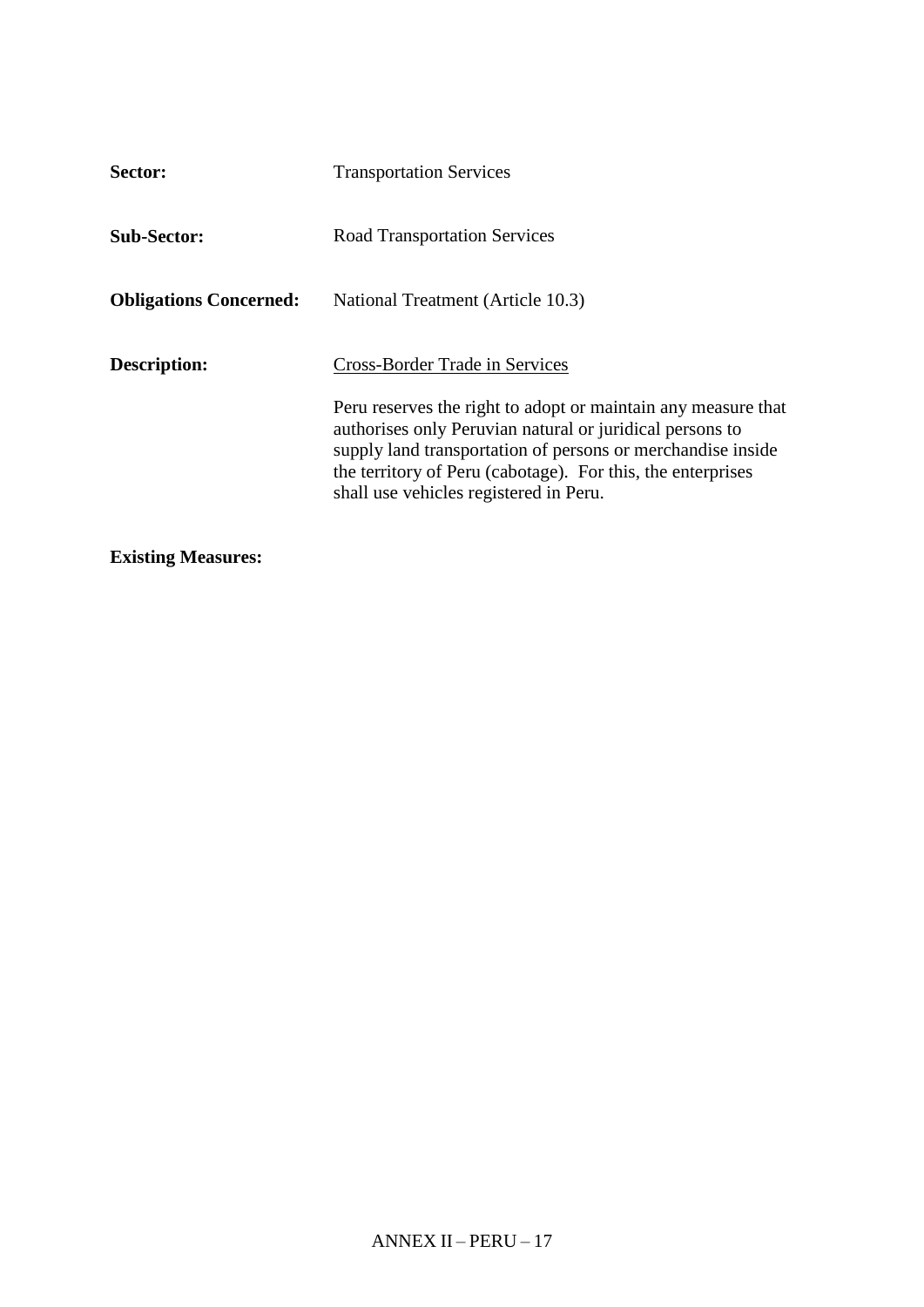| Sector:                       | Transportation                                                                                                                                            |                                                                                                                                                                                                                                                    |  |
|-------------------------------|-----------------------------------------------------------------------------------------------------------------------------------------------------------|----------------------------------------------------------------------------------------------------------------------------------------------------------------------------------------------------------------------------------------------------|--|
| <b>Sub-Sector:</b>            |                                                                                                                                                           | International road transportation services                                                                                                                                                                                                         |  |
| <b>Obligations Concerned:</b> |                                                                                                                                                           | National Treatment (Article 9.4 and Article 10.3)<br>Most-Favoured-Nation Treatment (Article 9.5 and Article 10.4)<br>Local Presence (Article 10.6)                                                                                                |  |
| <b>Description:</b>           | <b>Investment and Cross-Border Trade in Services</b>                                                                                                      |                                                                                                                                                                                                                                                    |  |
|                               | Peru reserves the right to adopt or maintain any measure<br>relating to the international land transportation of cargo or<br>passengers in border areas.  |                                                                                                                                                                                                                                                    |  |
|                               | Additionally, Peru reserves the right to adopt or maintain the<br>following limitations for the supply of international land<br>transportation from Peru: |                                                                                                                                                                                                                                                    |  |
|                               | (a)                                                                                                                                                       | the service supplier must be a Peruvian natural<br>or juridical person;                                                                                                                                                                            |  |
|                               | (b)                                                                                                                                                       | the service supplier must have a real an effective<br>domicile in Peru; and                                                                                                                                                                        |  |
|                               | (c)                                                                                                                                                       | in the case of juridical persons, the service<br>supplier must be legally constituted in Peru and<br>more than 50 per cent of its capital stock must<br>be owned by Peruvian nationals and its effective<br>control must be by Peruvian nationals. |  |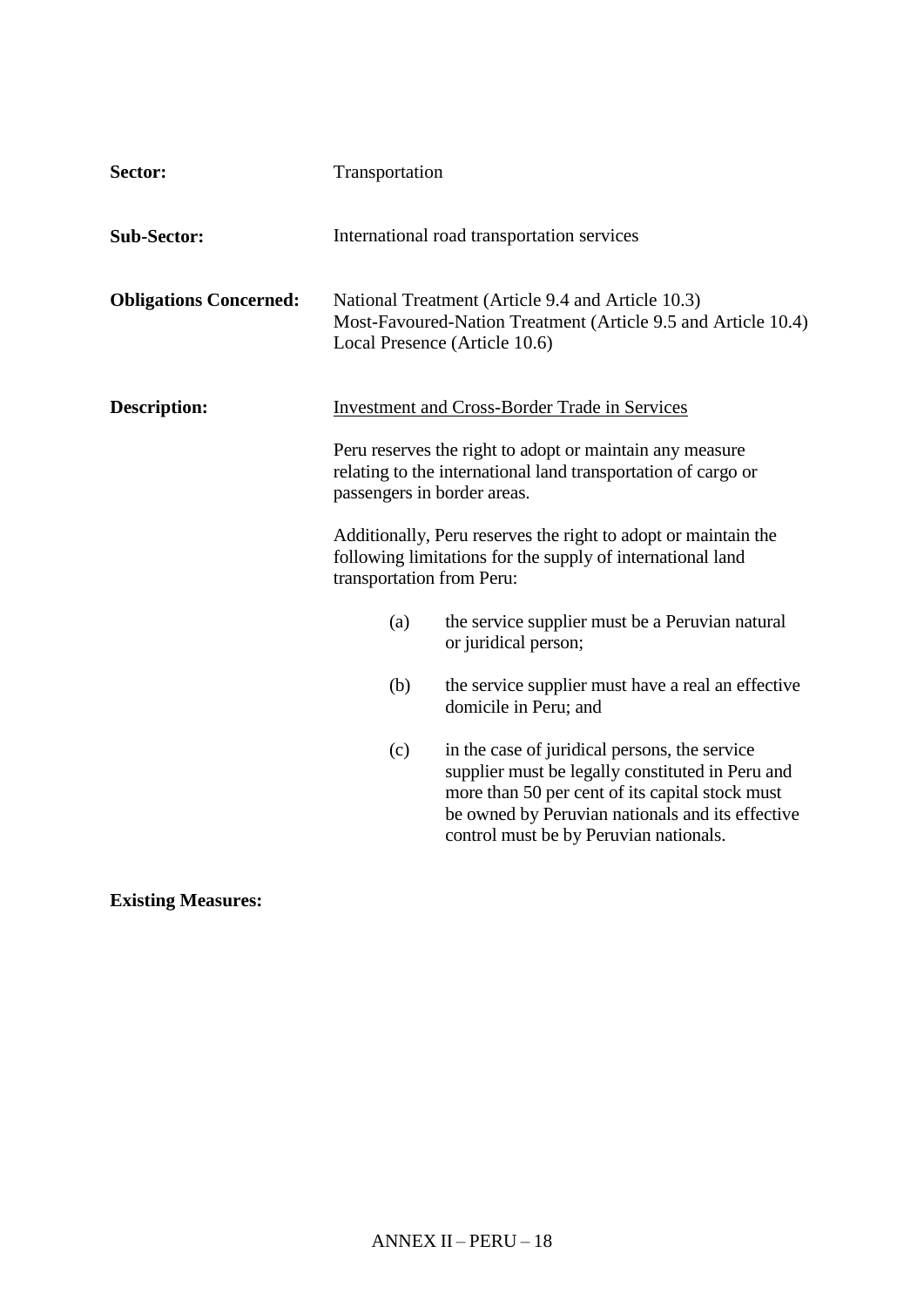| Sector:                       | Transportation                                                                                    |
|-------------------------------|---------------------------------------------------------------------------------------------------|
| <b>Sub-Sector:</b>            | Air transportation services                                                                       |
| <b>Obligations Concerned:</b> | Most-Favoured-Nation Treatment (Article 10.4)<br>Local Presence (Article 10.6)                    |
| Description:                  | <b>Cross-Border Trade in Services</b>                                                             |
|                               | Peru reserves the right to adopt or maintain any measure<br>relating to ground-handling services. |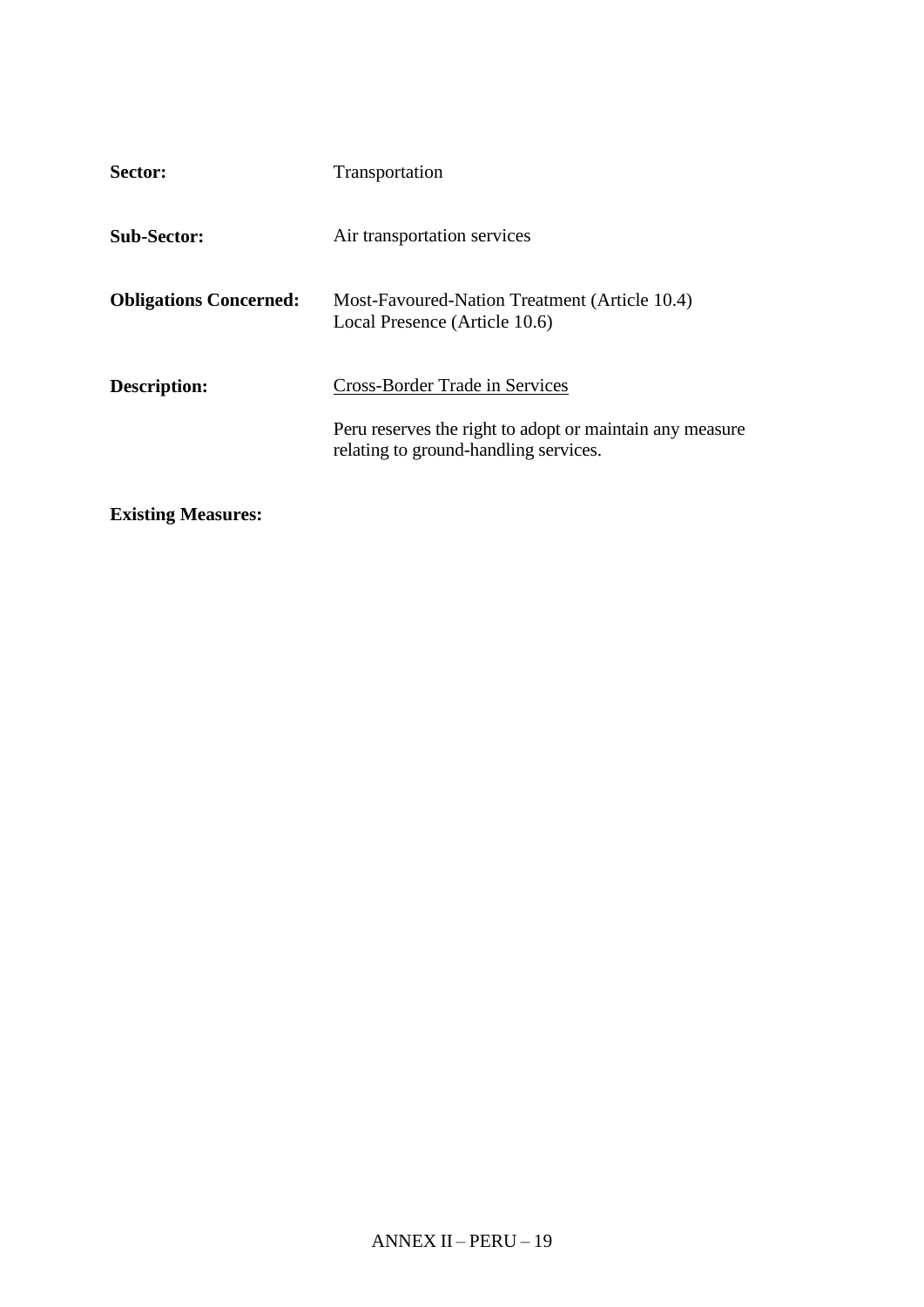| Sector:                       | Transportation                                                                                                      |
|-------------------------------|---------------------------------------------------------------------------------------------------------------------|
| <b>Sub-Sector:</b>            | Air transportation services                                                                                         |
| <b>Obligations Concerned:</b> | National Treatment (Article 10.3)<br>Most-Favoured-Nation Treatment (Article 10.4)<br>Local Presence (Article 10.6) |
| Description:                  | <b>Cross-Border Trade in Services</b>                                                                               |
|                               | Peru reserves the right to adopt or maintain any measure<br>relating to airport operation services.                 |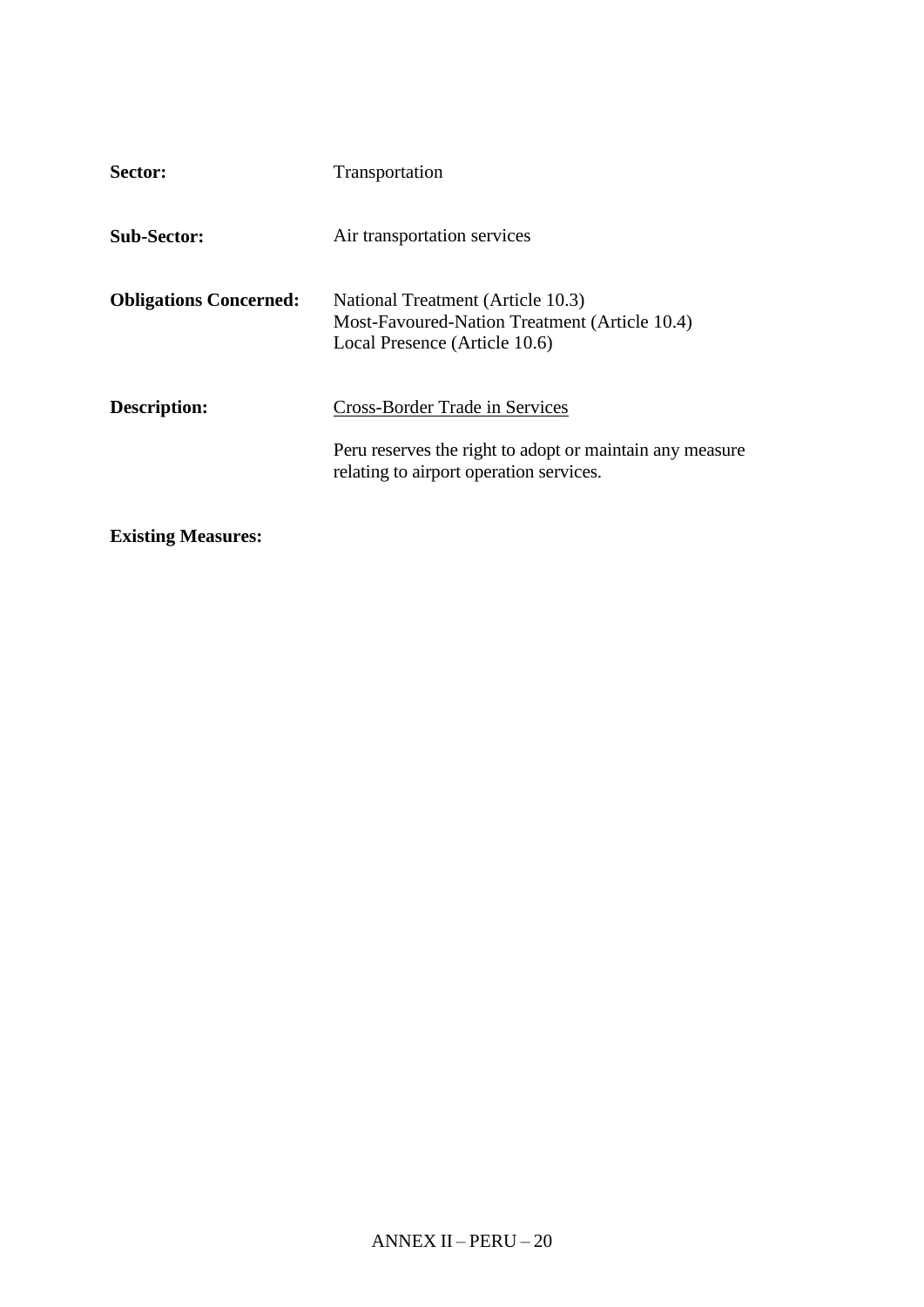**Sector:** All

**Sub-Sector:**

| <b>Obligations Concerned:</b> | Market Access (Article 10.5)                                                                                                                                                                                                                                                                                           |
|-------------------------------|------------------------------------------------------------------------------------------------------------------------------------------------------------------------------------------------------------------------------------------------------------------------------------------------------------------------|
| Description:                  | Cross-Border Trade in Services                                                                                                                                                                                                                                                                                         |
|                               | Peru reserves the right to adopt or maintain any measure<br>relating to Article 10.5 (Market Access), except for the<br>following sectors and sub-sectors subject to the limitations<br>and conditions listed below:                                                                                                   |
|                               | <i>Legal services:</i> For (a) and (c): None, except that the number<br>of notary positions depends of the number of inhabitants of<br>each city. For (b): None. For (d): No commitments, except<br>as indicated in the Law for Foreign Workers Recruitment<br>(Ley para la Contratación de Trabajadores Extranjeros). |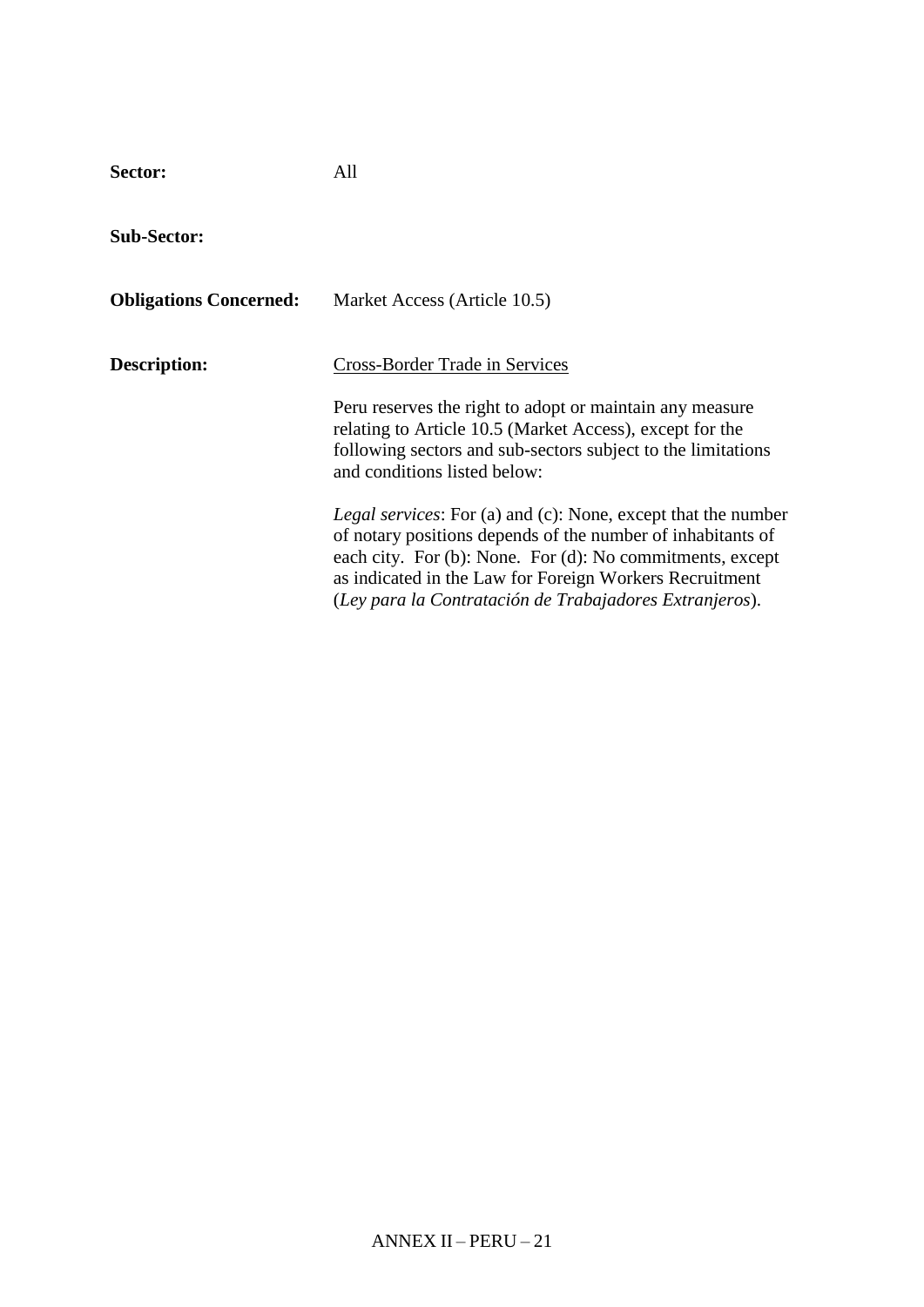Workers Recruitment (*Ley para la Contratación de Trabajadores Extranjeros*).

*Integrated engineering services:* For (a), (b) and (c): None. For (d): No commitments, except as indicated in the Law for Foreign Workers Recruitment (*Ley para la Contratación de Trabajadores Extranjeros*).

*Urban planning and landscape architectural services:* For (a), (b) and (c): None, except that to obtain temporary registration, non-resident foreign architects must have a contract of association with a Peruvian architect residing in Peru. For (d): No commitments, except as indicated in the Law for Foreign Workers Recruitment (*Ley para la Contratación de Trabajadores Extranjeros*).

*Veterinary Services*: For (a), (b) and (c): None. For (d): No commitments, except as indicated in the Law for Foreign Workers Recruitment (*Ley para la Contratación de Trabajadores Extranjeros*).

*Services provided by midwives, nurses, physiotherapists, and paramedical personnel:* For (a), (b) and (c): None. For (d): No commitments, except as indicated in the Law for Foreign Workers Recruitment (*Ley para la Contratación de Trabajadores Extranjeros*).

*Computer and Related Services*: For (a), (b) and (c): None. For (d): No commitments, except as indicated in the Law for Foreign Workers Recruitment (*Ley para la Contratación de Trabajadores Extranjeros*).

*Research and Development services on natural sciences*: For (a), (b) and (c): None, except that a permission of operation may be required and the competent authority may require the inclusion to the expedition of one or more representatives of the Peruvian pertinent activities, in order to participate and know the studies and its scope. For (d): No commitments, except as indicated in the Law for Foreign Workers Recruitment (*Ley para la Contratación de Trabajadores Extranjeros*).

*Research and Development services on social sciences and humanities*: For (a), (b) and (c): None, subject to the respective authorisations of the competent authority. For (d): No commitments, except as indicated in the Law for Foreign Workers Recruitment (*Ley para la Contratación de Trabajadores Extranjeros*).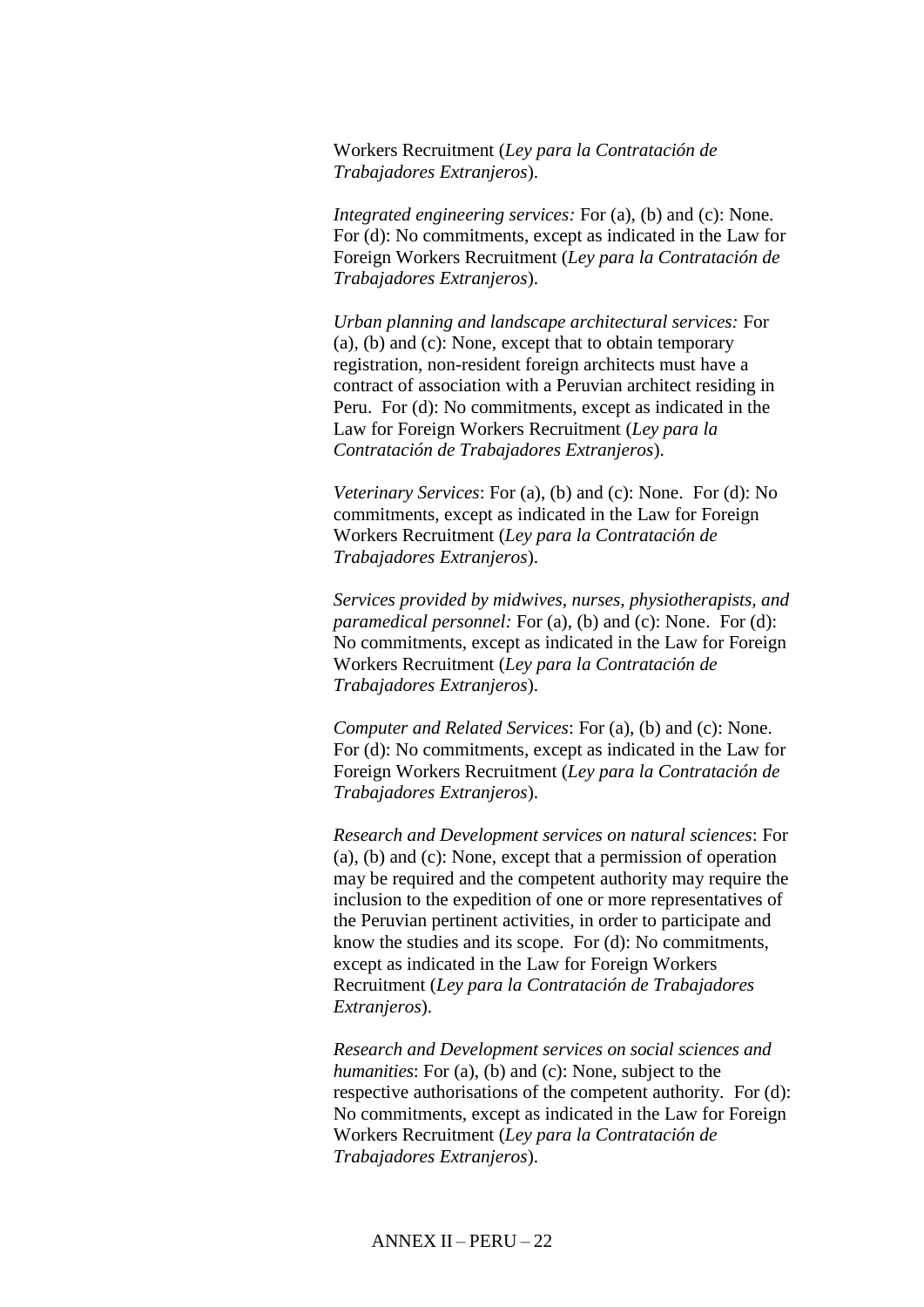*Interdisciplinary Research and Development services*: For (a), (b) and (c): None, except that a permission of operation may be required. For (d): No commitments, except as indicated in the Law for Foreign Workers Recruitment (*Ley para la Contratación de Trabajadores Extranjeros*).

*Real Estate Services: Involving owned or leased property or on a fee or contract basis*: For (a), (b) and (c): None. For (d): No commitments, except as indicated in the Law for Foreign Workers Recruitment (*Ley para la Contratación de Trabajadores Extranjeros*).

*Rental/leasing services without crew/operators, related to vessels, aircraft, any other transport equipment, and other machinery and equipment:*

For (a), (b) and (c): None, except that:

A "National Shipowner" or "National Ship Enterprise" is understood as a natural person of Peruvian nationality or juridical person constituted in Peru, with its principal domicile and real and effective headquarters in Peru, whose business is to provide water transportation services in national traffic or cabotage<sup>4</sup> or international traffic and who is the owner or lessee under a financial lease or a bareboat charter, with an obligatory purchase option, of at least one Peruvian flag merchant vessel and that has obtained the relevant Operation Permit from the General Aquatic Transport Directorate (*Dirección General de Transporte Acuático*).

Cabotage is exclusively reserved to Peruvian flagged merchant vessels owned by a National Shipowner or National Ship Enterprise or leased under a financial lease or a bareboat charter, with an obligatory purchase option, except that:

- (i) up to 25 per cent of the transport of hydrocarbons in national waters is reserved for the ships of the Peruvian Navy; and
- (ii) foreign-flagged vessels may be operated exclusively by National Shipowners or National Ship Enterprise for a period of no

 $\overline{a}$ 

<sup>&</sup>lt;sup>4</sup> For greater certainty, water transportation includes transportation by lakes and rivers.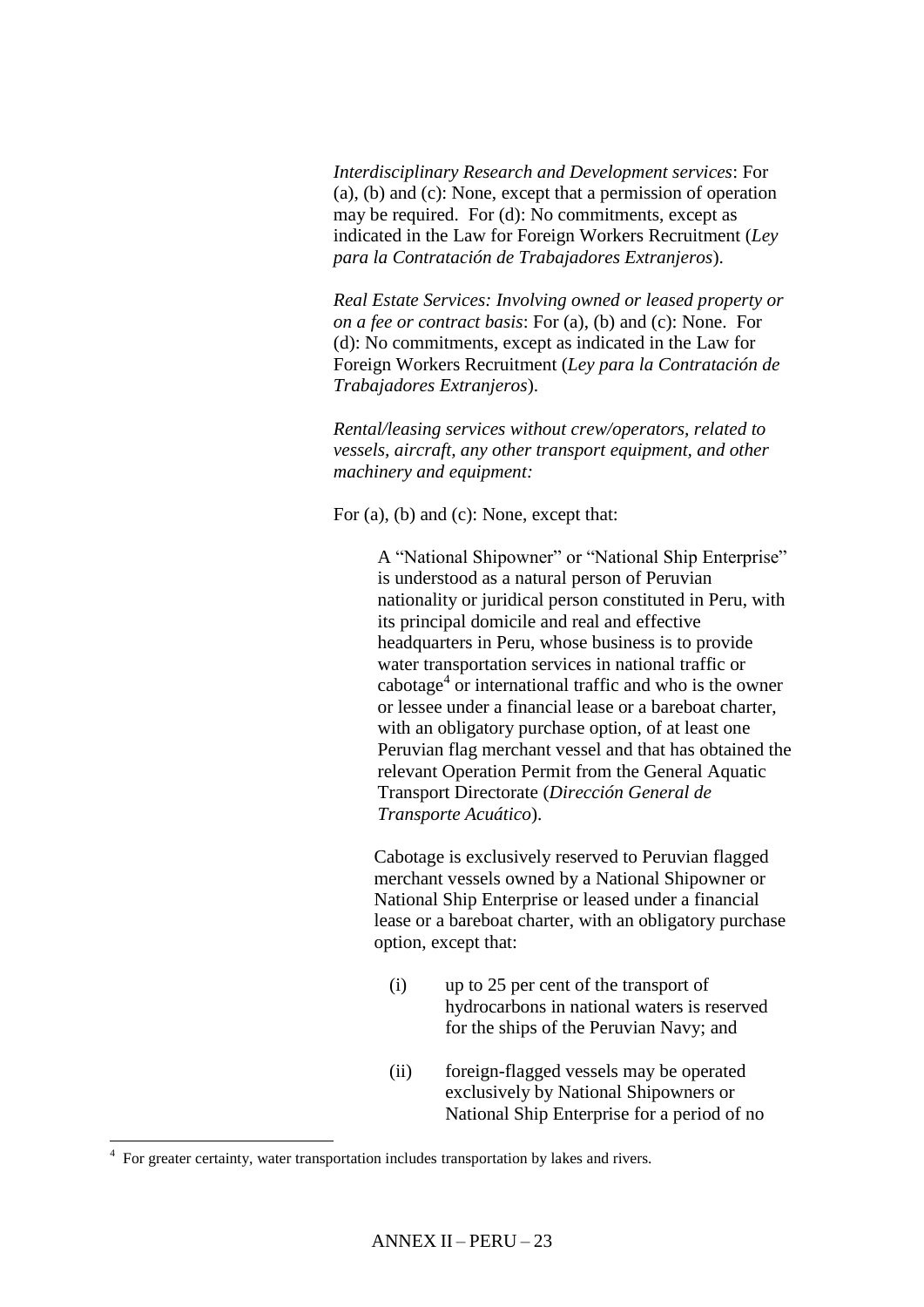more than six months for water transportation exclusively between Peruvian ports or cabotage when such an entity does not own its own vessels or lease vessels under the modalities previously mentioned.

For (d): No commitments, except as indicated in the Law for Foreign Workers Recruitment (*Ley para la Contratación de Trabajadores Extranjeros*).

*Advertising services*: For (a), (b) and (c): None, except that: Commercial advertising produced in Peru, must use at least 80 per cent national artists. National artists shall receive no less than 60 per cent of the total payroll for wages and salaries paid to artists. The same percentages established in the preceding paragraphs shall govern the work of technical personnel involved in commercial advertising. For (d): No commitments, except as indicated in the Law of the Artist and Performer (*Ley del Artista, Intérprete y Ejecutante*) and Law for Foreign Workers Recruitment (*Ley para la Contratación de Trabajadores Extranjeros*).

*Market research and public opinion polling services, management consulting services, services related to management consulting, and technical testing and analysis services*: For (a), (b) and (c): None. For (d): No commitments, except as indicated in the Law for Foreign Workers Recruitment (*Ley para la Contratación de Trabajadores Extranjeros*).

*Services related to agriculture, hunting, and forestry*: For (a), (b) and (c): None. For  $(d)$ : No commitments, except as indicated in the Law for Foreign Workers Recruitment (*Ley para la Contratación de Trabajadores Extranjeros*).

*Services incidental to fishing: solely advisory and consulting services relating to fishing*: For (a), (b) and (c): None. For (d): No commitments, except as indicated in the Law for Foreign Workers Recruitment (*Ley para la Contratación de Trabajadores Extranjeros*).

*Services related to mining, placement and supply services of personnel, and investigation and security services*: For (a), (b) and (c): None. For (d): No commitments, except as indicated in the Law for Foreign Workers Recruitment (*Ley para la Contratación de Trabajadores Extranjeros*).

*Related scientific and technical consulting services:* For (a),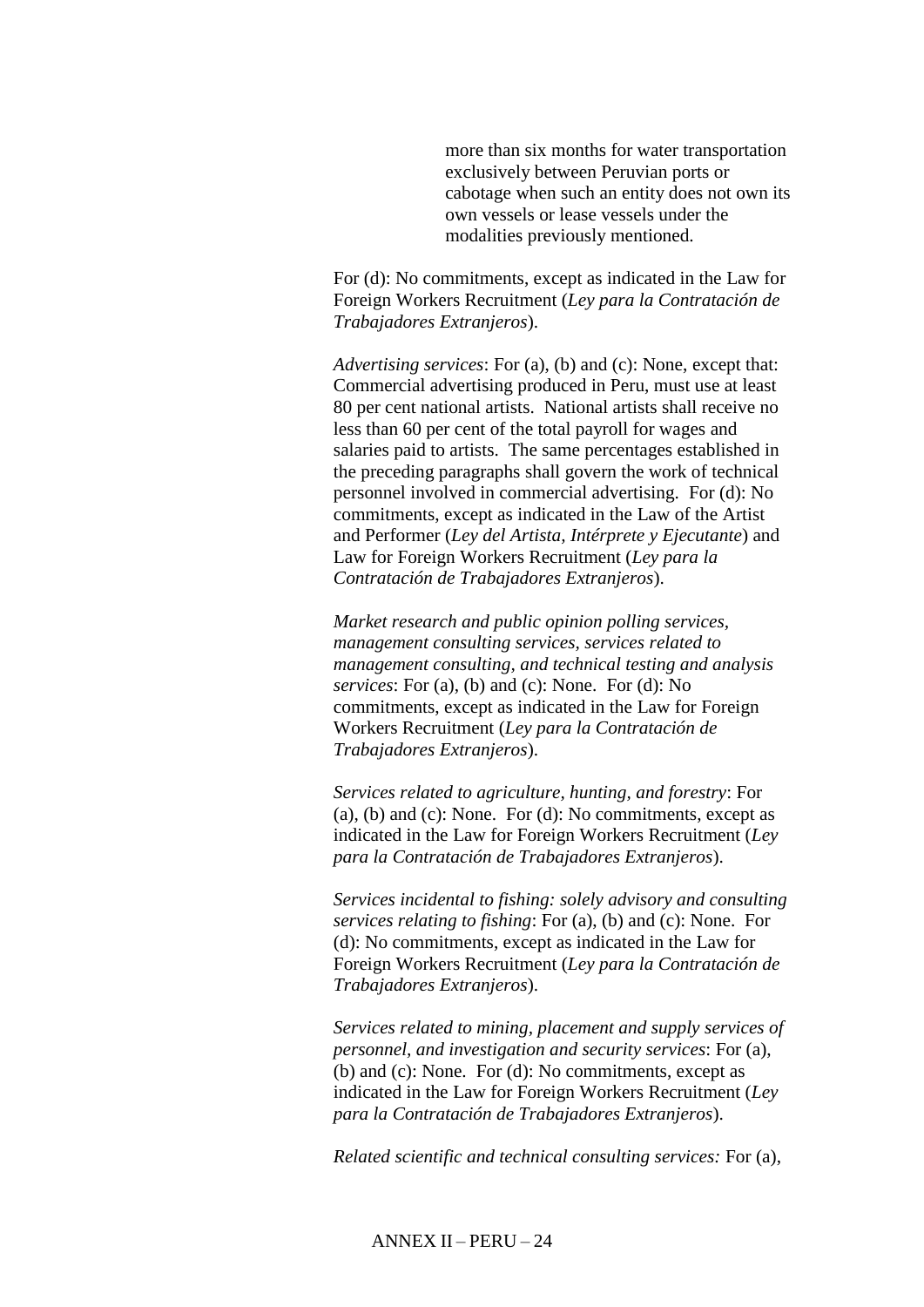(b) and (c): None. For (d): No commitments, except as indicated in the Law for Foreign Workers Recruitment (*Ley para la Contratación de Trabajadores Extranjeros*).

*Maintenance and repair of equipment (not including vessels, aircraft, or other transport equipment), building-cleaning services, photographic services, packing services and convention services*: For (a), (b) and (c): None. For (d): No commitments, except as indicated in the Law for Foreign Workers Recruitment (*Ley para la Contratacion de Trabajadores Extranjeros*).

*Printing and publishing services*: For (a), (b) and (c): None. For (d): No commitments, except as indicated in the Law for Foreign Workers Recruitment (*Ley para la Contratación de Trabajadores Extranjeros*).

*Other (CPC 8790) except: credit rating services (CPC 87901); jewellery design services; design services of handicrafts that are identified as Peruvian handicrafts; and other business services non elsewhere classified (CPC 87909)*: For (a), (b) and (c): None. For (d): No commitments, except as indicated in the Law for Foreign Workers Recruitment (*Ley para la Contratación de Trabajadores Extranjeros*).

*Express delivery services*: For (a) and (b): No commitments. For (c): None. For (d): No commitments, except as indicated in the Law for Foreign Workers Recruitment (*Ley para la Contratación de Trabajadores Extranjeros*).

*Advisory services on telecommunications*: For (a), (b) and (c): None. For (d): No commitments, except as indicated in the Law for Foreign Workers Recruitment (*Ley para la Contratación de Trabajadores Extranjeros*).

*National or international long-distance telecommunications services*: For (a), (b), (c) and (d): Peru reserves the right to adopt or maintain any measure that is not inconsistent with Peru's obligations under Article XVI of GATS.

*Carrier telecommunications services, private telecommunications services and value added services<sup>5</sup>* :

For  $(a)$ ,  $(b)$ ,  $(c)$ :

 $\overline{a}$ 

<sup>&</sup>lt;sup>5</sup> Value added services shall be defined in accordance with Peruvian legislation.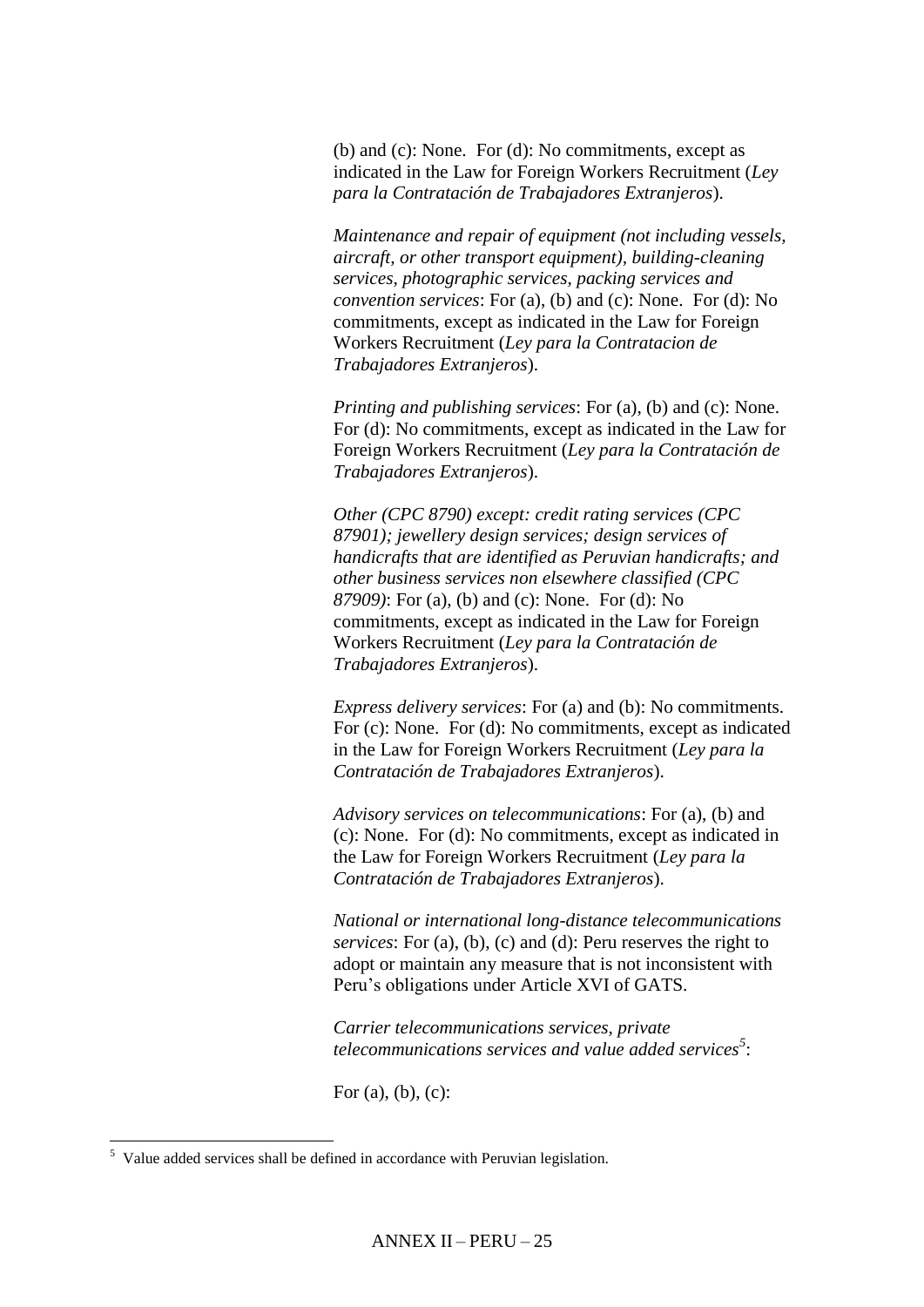None, except for the obligation of obtaining a concession, authorisation, registry or any other title which Peru considers convenient to grant in order to habilitate the suppliers to provide these services. The juridical persons constituted under Peruvian law can be eligible for a concession.

Call-back, understood as being the offer of telephone services for the realisation of attempts to make calls originating in the country with the objective of obtaining a return call with an invitation to dial, coming from a basic telecommunications network located outside the national territory, is prohibited.

International traffic shall be routed through the installations of a company holding a concession or other permission for operation granted by the Ministry of Transport and Communications (*Ministerio de Transportes y Comunicaciones*).

Interconnection among private services is prohibited.

For (d): No commitments, except as indicated in the Law for Foreign Workers Recruitment (*Ley para la Contratación de Trabajadores Extranjeros*).

*Commission agents services (except hydrocarbons)*: For (a), (b) and (c): None. For (d): No commitments, except as indicated in the Law for Foreign Workers Recruitment (*Ley para la Contratación de Trabajadores Extranjeros*).

*Retailing services, except alcohol and tobacco*: For (a), (b) and (c): None. For (d): No commitments, except as indicated in the Law for Foreign Workers Recruitment (*Ley para la Contratación de Trabajadores Extranjeros*).

*Wholesale trade services (except hydrocarbons)*: For (a), (b) and (c): None. For (d): No commitments, except as indicated in the Law for Foreign Workers Recruitment (*Ley para la Contratación de Trabajadores Extranjeros*).

*Franchising*: For (a), (b) and (c): None. For (d): No commitments, except as indicated in the Law for Foreign Workers Recruitment (*Ley para la Contratación de Trabajadores Extranjeros*).

*Construction services: solely consulting services related to construction:* For (a), (b) and (c): None. For (d): No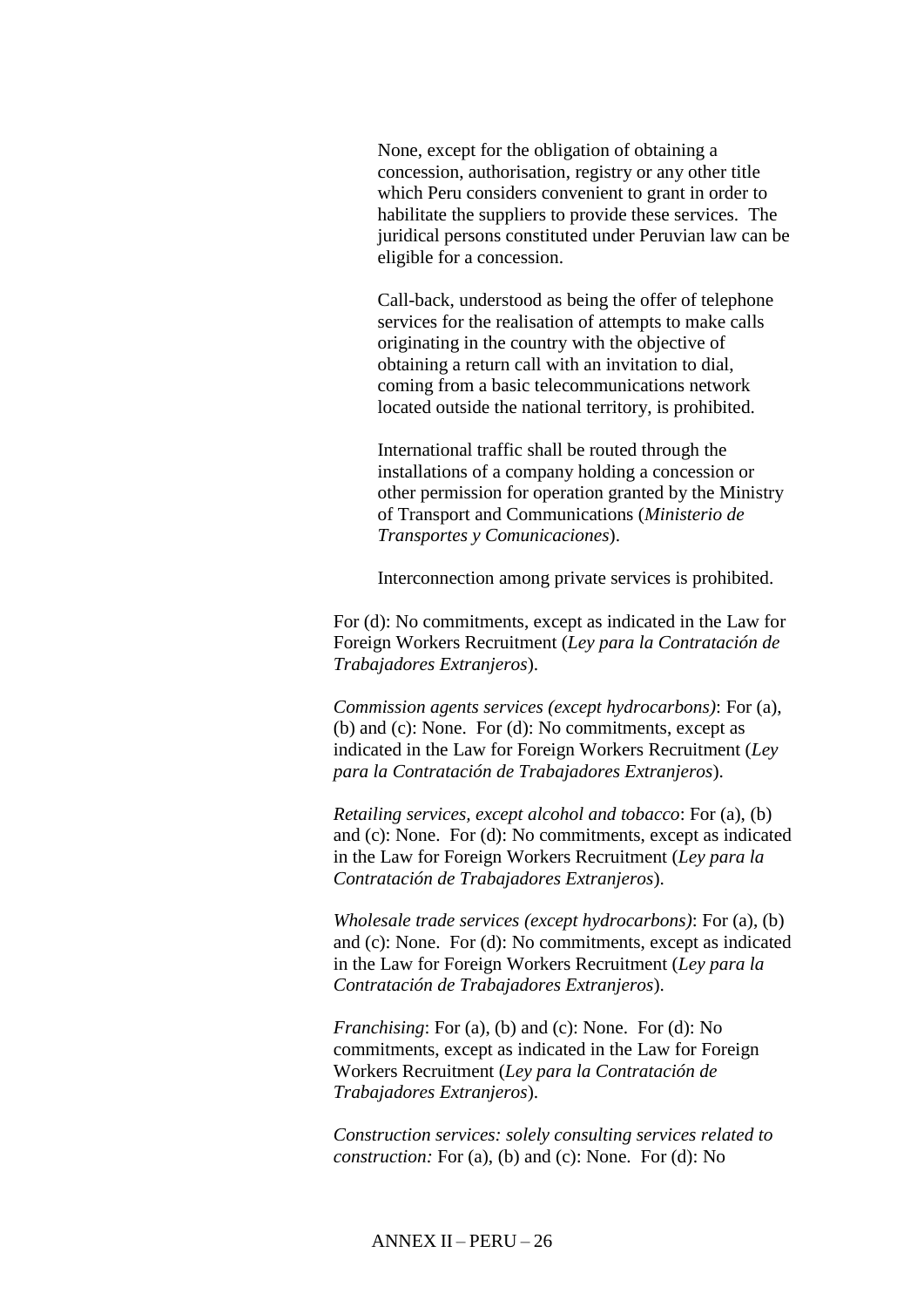commitments, except as indicated in the Law for Foreign Workers Recruitment (*Ley para la Contratación de Trabajadores Extranjeros*).

*Higher Education Services*<sup>6</sup>: For (a): No commitments, except for subjects that are part of a program that mainly takes place outside Peru. For (b): None. For (c) and (d): No commitments.

*Environmental services: solely consulting services*: For (a), (b) and (c): None. For (d): No commitments, except as indicated in the Law for Foreign Workers Recruitment (*Ley para la Contratación de Trabajadores Extranjeros*).

*Hotels and restaurants (including catering), travel agencies and tour operators services, and tourist guide services*: For (a), (b) and (c): None. For  $(d)$ : No commitments, except as indicated in the Law for Foreign Workers Recruitment (*Ley para la Contratación de Trabajadores Extranjeros*).

*Entertainment services (including theatre, live bands, and circus services), news agencies services, libraries, archives, museums, and other cultural and sporting services*: For (a), (b) and (c): None, except that:

- (i) any domestic theatre<sup>7</sup> and visual arts production and any domestic artistic live performance must be comprised of at least 80 per cent national artists. National artists shall receive no less than 60 per cent of the total payroll for wages and salaries paid to artists. The same percentages established in the preceding paragraphs shall govern the work of technical personnel involved in artistic activities.
- (ii) a foreign circus may stay in Peru with the original cast for a maximum of 90 days. This period may be extended for the same period of time. If it is extended, the foreign circus will include a minimum of 30 per cent Peruvian nationals as artists and 15 per cent

<sup>&</sup>lt;sup>6</sup> For greater certainty, these commitments do not affect any regulation or mandatory requirements related to the recognition of certificates or degrees and they shall not be construed to exempt any student from meeting any applicable requirement to practice a profession or otherwise engage in business activities.

 $<sup>7</sup>$  The term "theatre arts" means live performances or presentations such as drama, dance or music.</sup>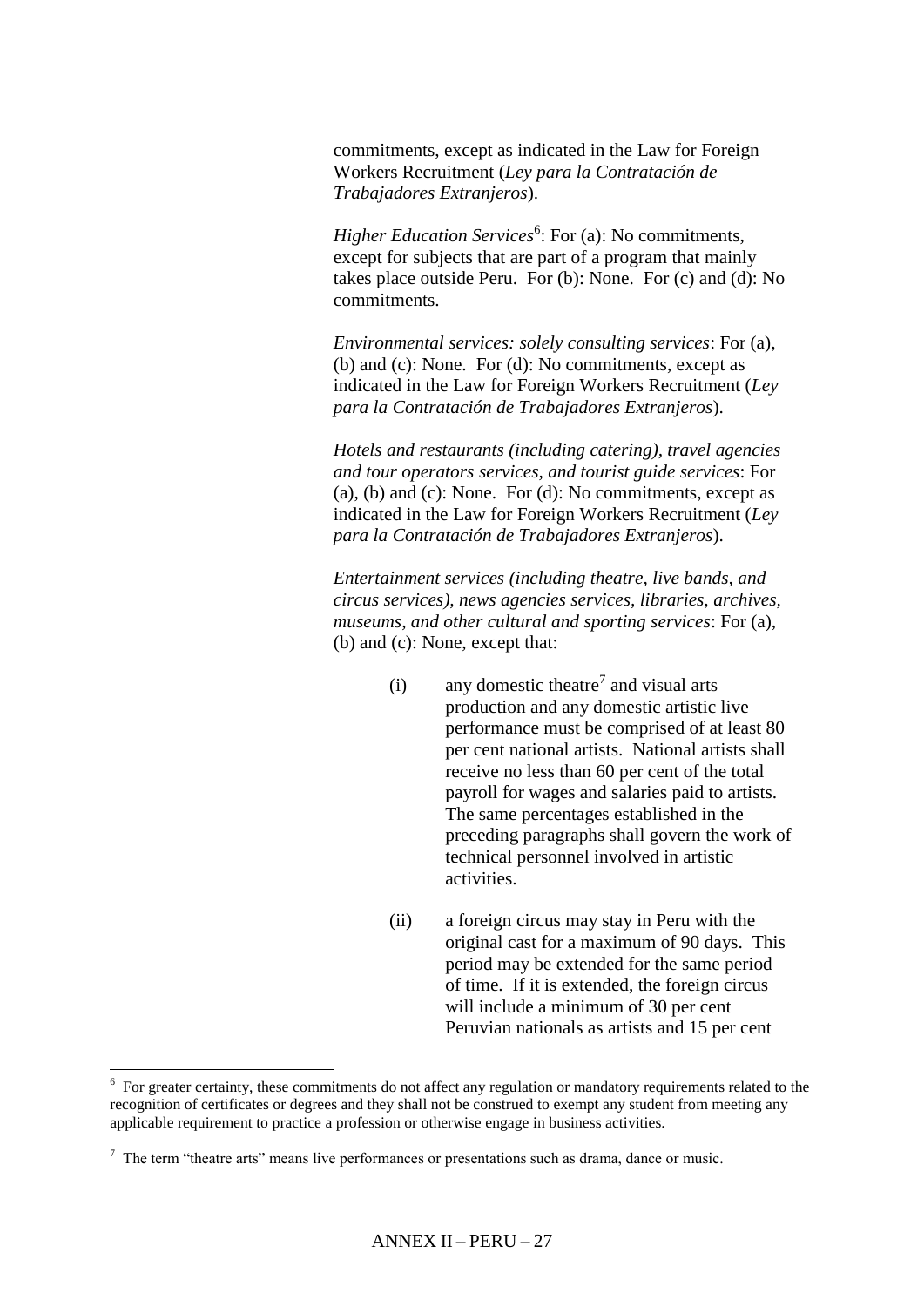Peruvian nationals as technicians. The same percentages shall apply to the payroll of salaries and wages.

For (d): No commitments, except as indicated in the Law of the Artist and Performer (*Ley del Artista, Intérprete y Ejecutante*) and Law for Foreign Workers Recruitment (*Ley para la Contratación de Trabajadores Extranjeros*).

*Exploitation of facilities for competitive and recreational sports*: For (a), (b) and (c): None. For (d): No commitments, except as indicated in the Law for Foreign Workers Recruitment (*Ley para la Contratación de Trabajadores Extranjeros*).

*Recreational parks services*: For (a), (b) and (c): None. For (d): No commitments, except as indicated in the Law for Foreign Workers Recruitment (*Ley para la Contratación de Trabajadores Extranjeros*).

*Road Transport: rental of commercial vehicles with operator, maintenance and repair of road transport equipment, and exploitation of roads, bridges and tunnels services*: For (a), (b) and (c): None. For (d): No commitments, except as indicated in the Law for Foreign Workers Recruitment (*Ley para la Contratación de Trabajadores Extranjeros*).

*Services auxiliary to all transport: cargo handling services; storage and warehouse services; freight transport agency services*: For (a), (b) and (c): None. For (d): No commitments, except as indicated in the Law for Foreign Workers Recruitment (*Ley para la Contratación de Trabajadores Extranjeros*).

*Aircraft repair and maintenance services*: For (a): No commitments. For (b) and (c): None. For (d): No commitments, except as indicated in the Law for Foreign Workers Recruitment (*Ley para la Contratación de Trabajadores Extranjeros*).

*Selling and marketing of air transport services, and computer reservation system services:* For (a), (b) and (c): None. For (d): No commitments, except as indicated in the Law for Foreign Workers Recruitment (*Ley para la Contratación de Trabajadores Extranjeros*).

*Airport operation and ground handling services*: For (a) and